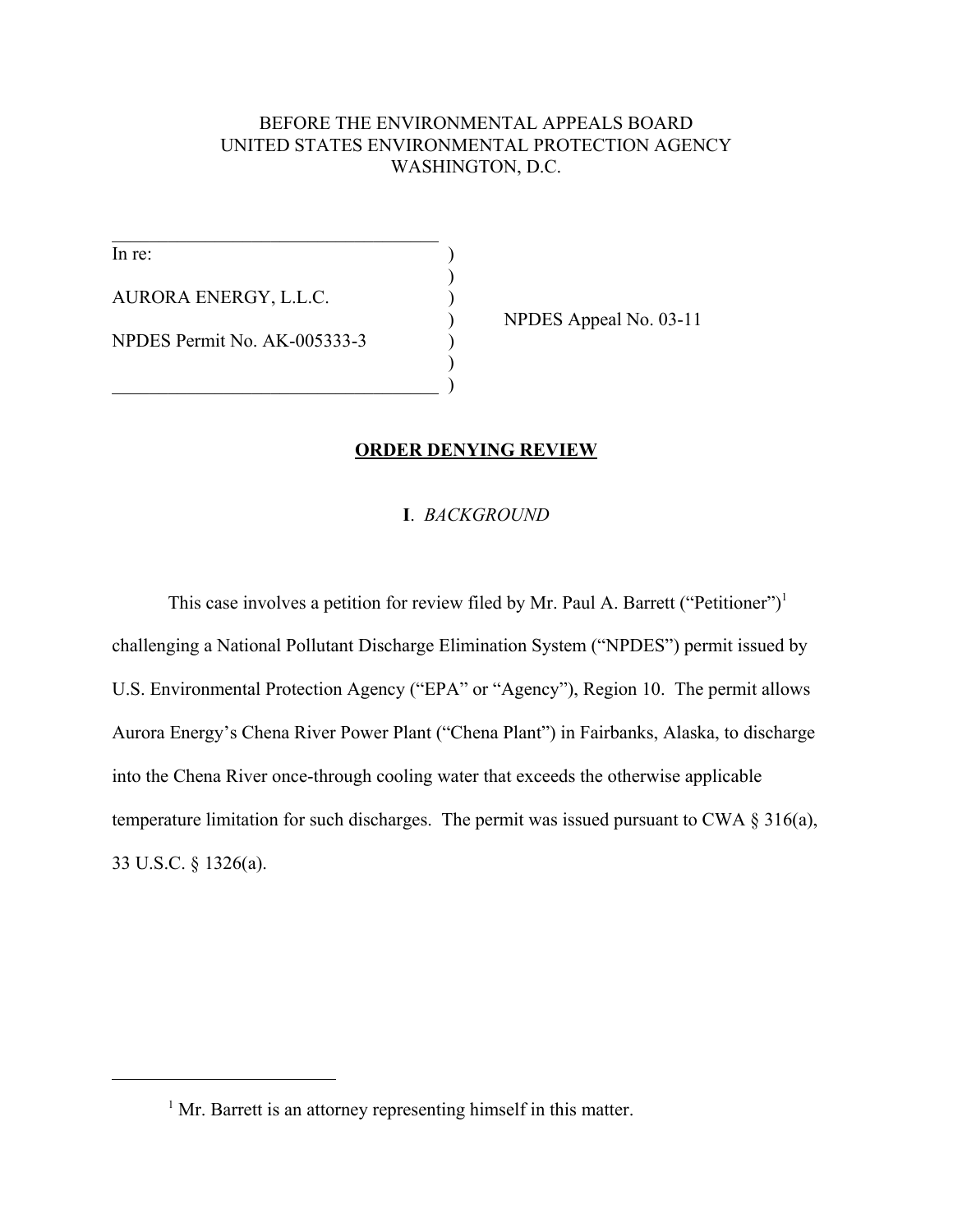# A. *Statutory and Regulatory Background*

In 1972, Congress enacted the Clean Water Act ("CWA" or "Act") "to restore and maintain the chemical, physical, and biological integrity of the Nation's waters." CWA § 101(a), 33 U.S.C. § 1251(a). Through the CWA, Congress sought to ensure "that the discharge of pollutants into the navigable waters [would] be eliminated by 1985."2 *Id*. Among the chief components of the CWA regulatory program are the effluent limitation provisions and the related pollutant discharge permit requirements. *See* CWA §§ 301-406, 33 U.S.C. §§ 1311-1346. The issues raised in this case involve the NPDES permit program. *See* CWA § 402, 33 U.S.C. § 1342; 40 C.F.R. part 122 (regulations implementing the NPDES permit program).

In general, any "point source"<sup>3</sup> that releases pollutants into the waters of the United States<sup>4</sup> must have an NPDES permit, and any covered discharge<sup>5</sup> that occurs without a permit is

 $2$  EPA's regulations define pollutants as "dredged spoil, solid waste, incinerator residue, filter backwash, sewage, garbage, sewage sludge, munitions, chemical wastes, biological materials, radioactive materials (except those regulated under the Atomic Energy Act of 1954, as amended (42 U.S.C. 2001 *et seq*.)), heat, wrecked or discarded equipment, rock, sand, cellar dirt and industrial, municipal, and agricultural waste discharged into water." 40 C.F.R. § 122.2; *see also* CWA § 502(6), 33 U.S.C. § 1362(7). Sewage from vessels and materials discharged in connection with oil or gas production are specifically excluded from this definition. *Id.*

<sup>&</sup>lt;sup>3</sup>A point source is "any discernible, confined, and discrete conveyance \* \* \* from which pollutants are or may be discharged. This term does not include return flows from irrigation agriculture or agricultural storm water runoff." 40 C.F.R. § 122.2; *see also* CWA § 502(14), 33 U.S.C. § 1362(14).

<sup>&</sup>lt;sup>4</sup> "Waters of the United States" is defined in EPA's regulations at 40 C.F.R. §122.2.

<sup>&</sup>lt;sup>5</sup> "Discharge" means "discharge of a pollutant," which is defined at 40 C.F.R.  $\S$  122.2. *See also* CWA § 502(12), 33 U.S.C. § 1362(12).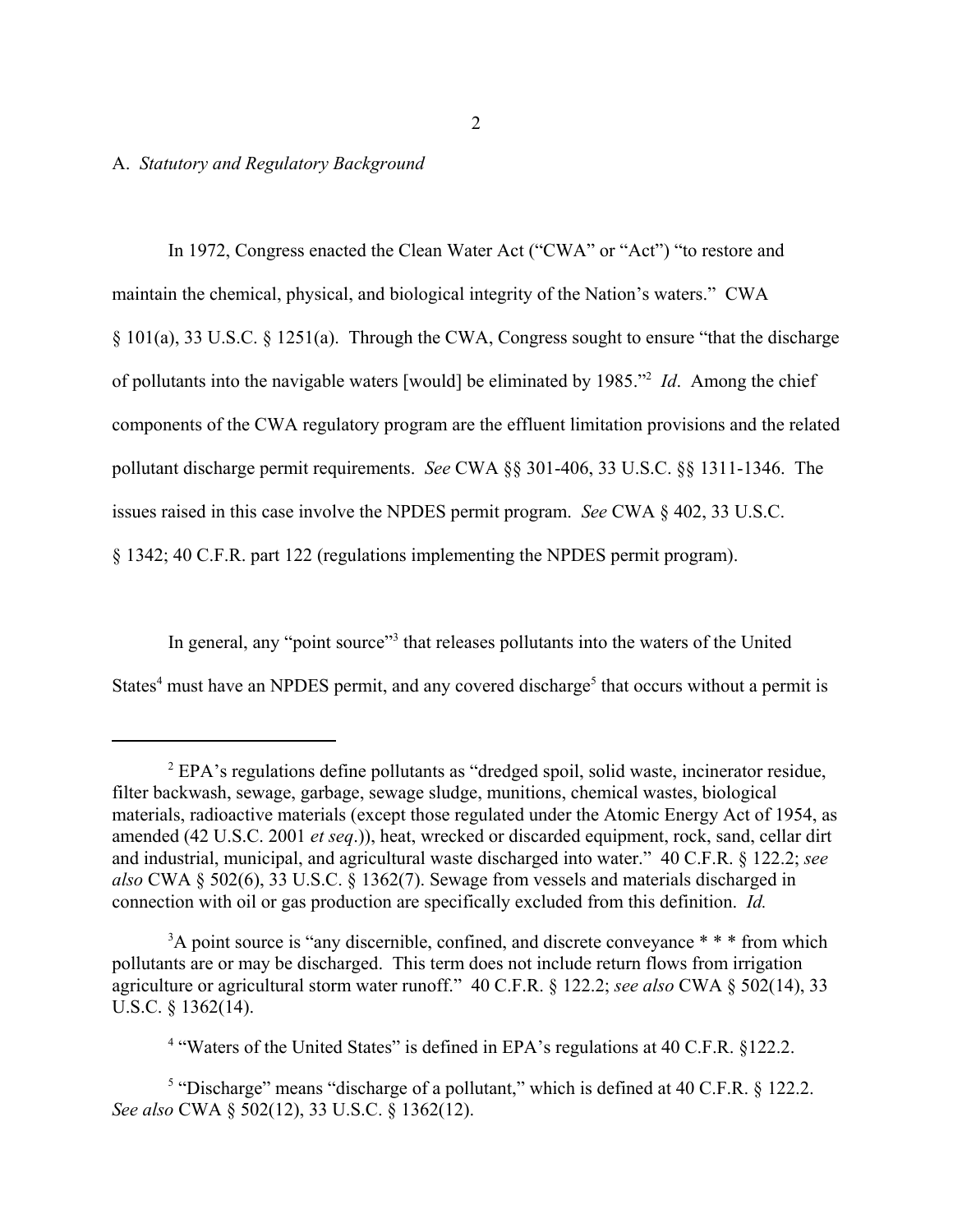a violation of the CWA. CWA § 301(a), 33 U.S.C. § 1311(a); 40 C.F.R. § 122.1(b)(1). NPDES permits are issued either by a State agency (if the State has an approved permit program) or by the EPA. *See* CWA § 402(a)-(b), 33 U.S.C. § 1342(a)-(b). NPDES permits typically establish discharge limitations and impose specific, related monitoring and reporting requirements, derived from the effluent limitations<sup>6</sup> applicable to the pollutants being discharged and the relevant State water quality standards.<sup>7</sup> CWA  $\S$  402(a)(1)-(2), 33 U.S.C.  $\S$  1342(a)(1)-(2). In general, the discharge limitations in an NPDES permit for an industrial point source must reflect the "application of the best available control technology economically achievable," CWA § 301(b)(2)(A), 33 U.S.C. § 1311(b)(2)(A), or "any more stringent limitation, including those necessary to meet water quality standards, treatment standards, or schedules of compliance, established pursuant to any State law or regulations \* \* \* or any other Federal law or regulation, or required to implement any applicable water quality standard," CWA  $\S 301(b)(1)(C)$ , 33 U.S.C. § 1311(b)(1)(C).

<sup>&</sup>lt;sup>6</sup> Effluent limitations are "restriction[s] imposed by [EPA or other permitting authority] on quantities, discharge rates, and concentrations of 'pollutants' which are 'discharged' from 'point sources' into 'waters of the United States,' the waters of the 'contiguous zone,' or the ocean." 40 C.F.R. § 122.2.

<sup>7</sup> Water quality standards are addressed at CWA § 303, 33 U.S.C. § 1313. *See also* 40 C.F.R. §§ 131.10-.12. States are primarily responsible for establishing water quality standards applicable to water bodies within their borders. *See* CWA § 303, 33 U.S.C. § 1313; *In re Teck Cominco Alaska Inc*., NPDES Appeal No. 03-09, slip op. at 10 (EAB, June 15, 2004), 11 E.A.D. \_\_. Alaska's water quality standards are codified in Title 18, Chapter 70, of the Alaska Administrative Code and impose (as relevant to this case) a general thermal limit of 20 degrees Celsius ("°C") and specific thermal limits for fish migration routes, spawning areas, rearing areas, and egg & fry incubation of 15°C. U.S. EPA, Fact Sheet, NPDES Permit No. AK-005333-3, Administrative Record ("AR") B.2, app. C, at C-1 - C-2 (July 8, 2002) (accompanying the Draft NPDES permit for the Chena Plant) ("Fact Sheet").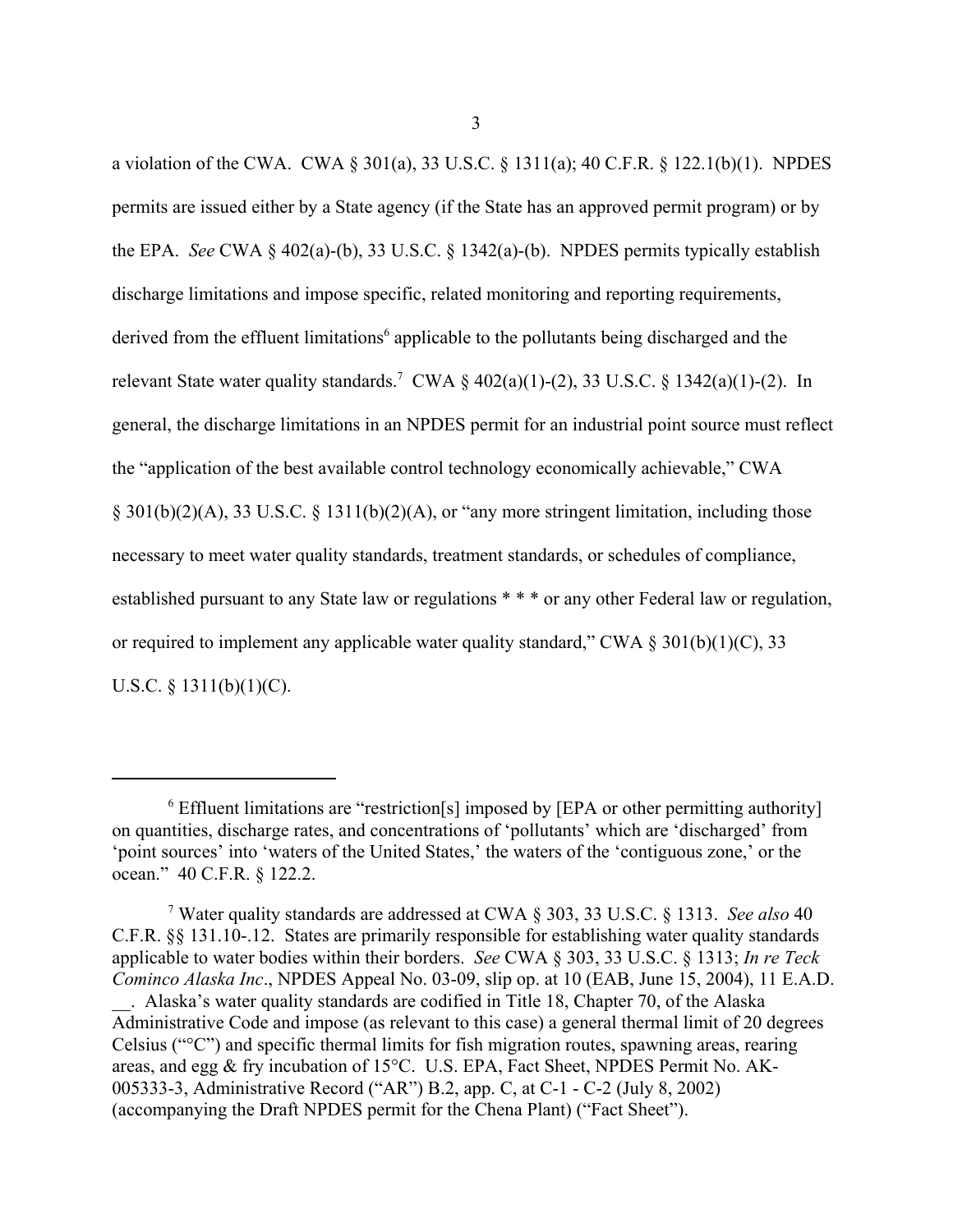For thermal discharges, however, if the owner or operator of a source can

demonstrate to the satisfaction of the Administrator \* \* \* that any effluent limitation proposed for the control of the thermal component of any discharge from such source will require effluent limitations more stringent than necessary to assure the projection [sic] and propagation of a balanced, indigenous population of shellfish, fish, and wildlife in and on the body of water into which the discharge is to be made, the Administrator \* \* \* may impose an effluent limitation under such sections for such plant \* \* \* that will assure the protection and propagation of a balanced indigenous population of shellfish, fish, and wildlife in and on that body of water.

CWA  $\S 316(a)$ , 33 U.S.C.  $\S 1326(a)$ . In other words, to the extent thermal discharge limitations that are less stringent than the otherwise applicable effluent limitations will nonetheless preserve a balanced community of indigenous aquatic life in the receiving waters, EPA may incorporate such less stringent limits into an NPDES permit. Such an alternative limit is commonly referred to as a "thermal variance." *See, e.g., In re USGen New England, Inc*., NPDES Appeal No. 03- 12, slip op. at 4 (EAB, July 23, 2004) (Order Denying Motion for Evidentiary Hearing), 11  $E.A.D.$ .

4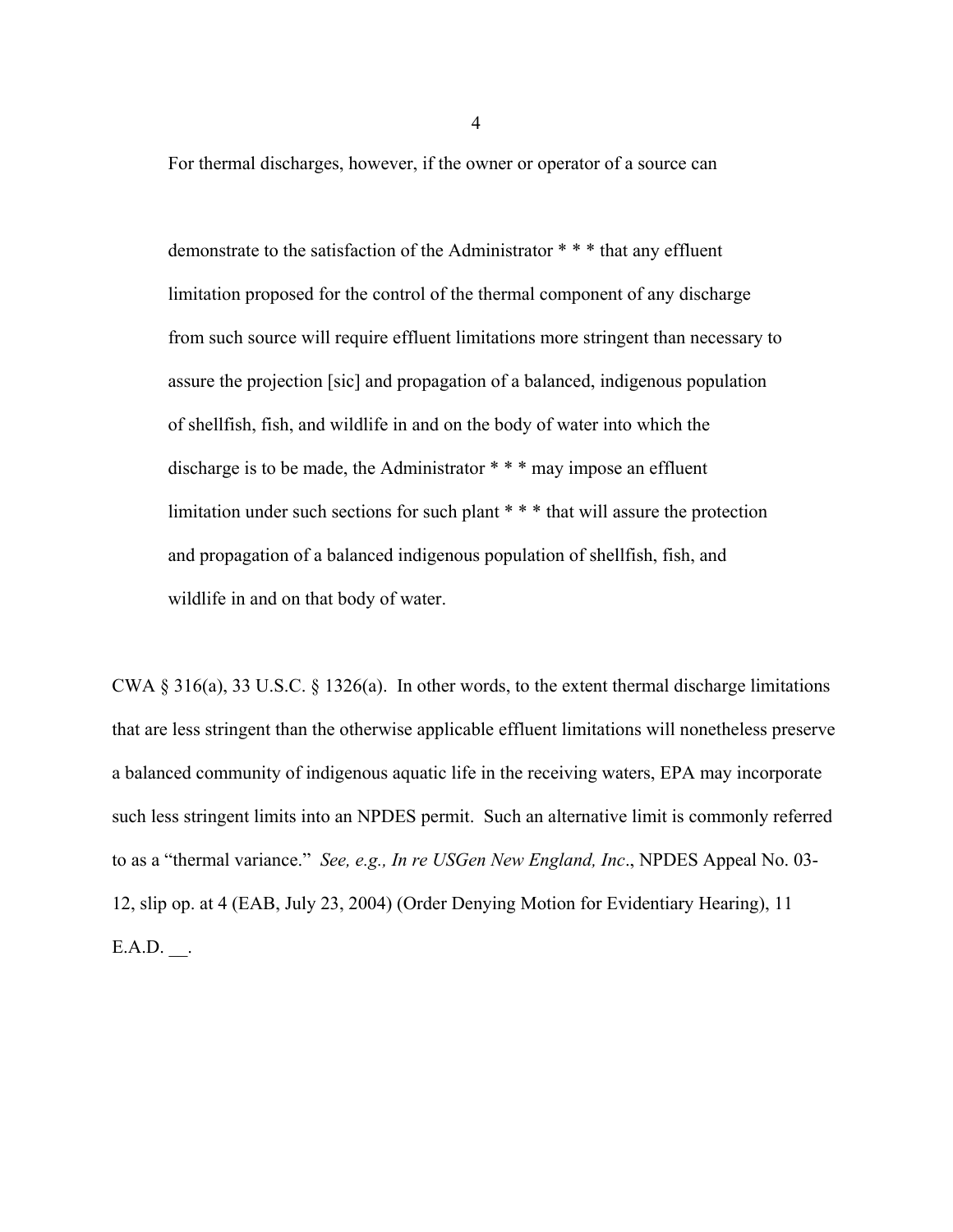### B. *Factual Background*

On November 15, 2000, Aurora Energy, L.L.C. ("Aurora"), submitted a supplemental NPDES permit application ("permit application"), pursuant to 40 C.F.R. § 122.21, for certain discharges from the Chena Plant. The Chena Plant is located in downtown Fairbanks, Alaska, and has operated continuously since 1951. The Chena Plant, a co-generation facility, provides electrical power, steam heat, and hot water to customers in and around Fairbanks. Region 10 Response to Petition for Review ("Reg. Br.") at 1. The Chena Plant currently discharges approximately 20 million gallons per day ("mgd") of heated cooling water into the Chena River.<sup>8</sup> *Id.* Notably, the permit at issue is intended to bring a historical discharge under the coverage of the NPDES program for the first time.<sup>9</sup>

The Fairbanks portion of the Chena River has a noteworthy history. The water body originally consisted of the combined waters of the Chena River and a channel of the Tanana River (called the Chena Slough). *See* Reg. Br. at 4. In the 1930s, due to flood concerns, a dike

<sup>&</sup>lt;sup>8</sup> The Plant shares a common discharge outfall with the adjacent water treatment facility, which, like the Chena Plant itself, was previously owned by the City of Fairbanks. *See* Letter from Bartly K. Coiley, Aurora Energy, L.L.C., to Robert R. Robichaud, EPA Region 10, at 1 (Nov. 10, 2000) (transmitting Aurora's supplemental permit application). The permit, however, addresses only Aurora's discharges.

<sup>&</sup>lt;sup>9</sup> Aurora purchased the facility in 1999; prior to that time, the Chena River Plant was owned and operated by the City of Fairbanks. The City of Fairbanks applied for an NPDES permit in the 1970s, and EPA prepared a draft permit in 1977 which proposed to allow discharges of 19.6 mgd (daily average) and 22.5 mgd (daily maximum). *See* Letter from Bartly K. Coiley, Aurora Energy, L.L.C., to Robert Robichaud, EPA Region 10 (May 7, 2002) (letter marked "draft" and unsigned). No final permit was ever issued, and the Plant has operated according to the conditions of the draft permit since 1977. *See id*; Reg. Br. at 2.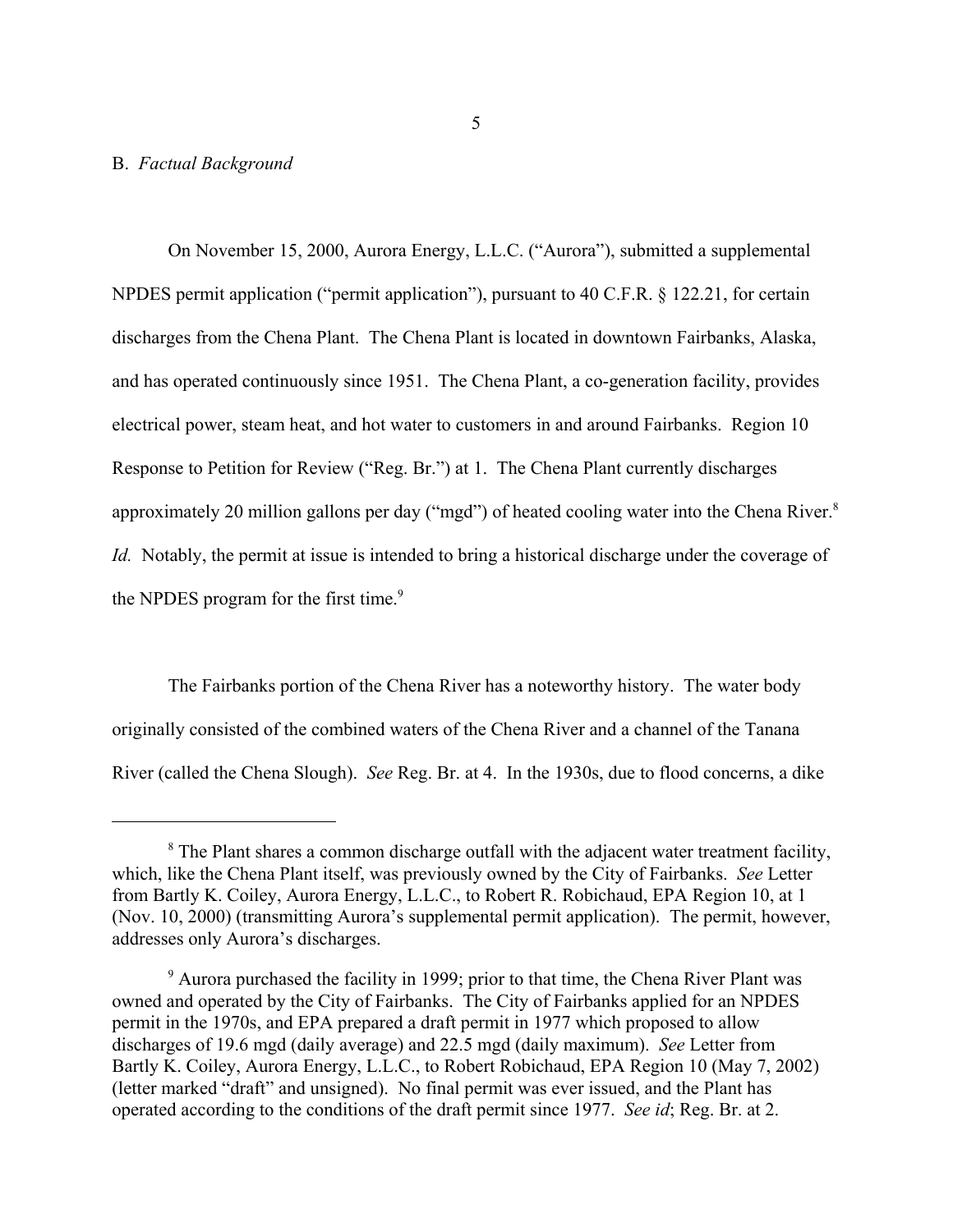was built to cut off the flow of water from the Tanana into the Chena Slough.10 *Id; see* U.S. Geological Survey, Water-Resource Investigations Report 00-4227, at figs. 1-3 (2000) ("USGS Report") (showing maps of the Chena River and related waterways)*.* Following a flood in 1967, a dam was build across both the Chena Slough and the Chena River, upstream of the intersection of the two waterways. Reg. Br. at 5, USGS Report at figs. 2-3. In Fairbanks, the Chena River is now 250 feet wide, and flows at an average rate of 1,360 cubic feet per second ("cfs").<sup>11</sup> *See* Reg. Br. at 5.

According to Aurora's permit application, the maximum temperature of discharges from the Chena Plant have typically been about 25.6° C during the winter and 30.7° C during the summer. *See* Permit Application at V-1. Aurora also reported typical 30-day average maximum temperatures of 22.6° C in winter and 26.6° C in summer, and long-term average temperatures of 19.5° C and 22.4° C, respectively. Permit Application at V-1. $^{12}$ 

 $10$  While the waters of the Tanana River are sediment rich, the waters of the Chena River are clear; thus, when the Tanana River waters were excluded from the Chena Slough, the character of that waterway underwent a significant change. *See* Reg. Br. at 5.

<sup>&</sup>lt;sup>11</sup> Currently, flood control structures limit the maximum flow rate to  $12,000$  cfs, although in 1967 the maximum flow rate was more than 74,000 cfs. The current variability in the flow of the Chena River is not immediately evident from the record.

 $12$  As discussed below, these values were incorporated into Aurora's permit, in Region 10's words, to "formalize the existing discharge daily and monthly temperature maxima." Reg. Br. at 9.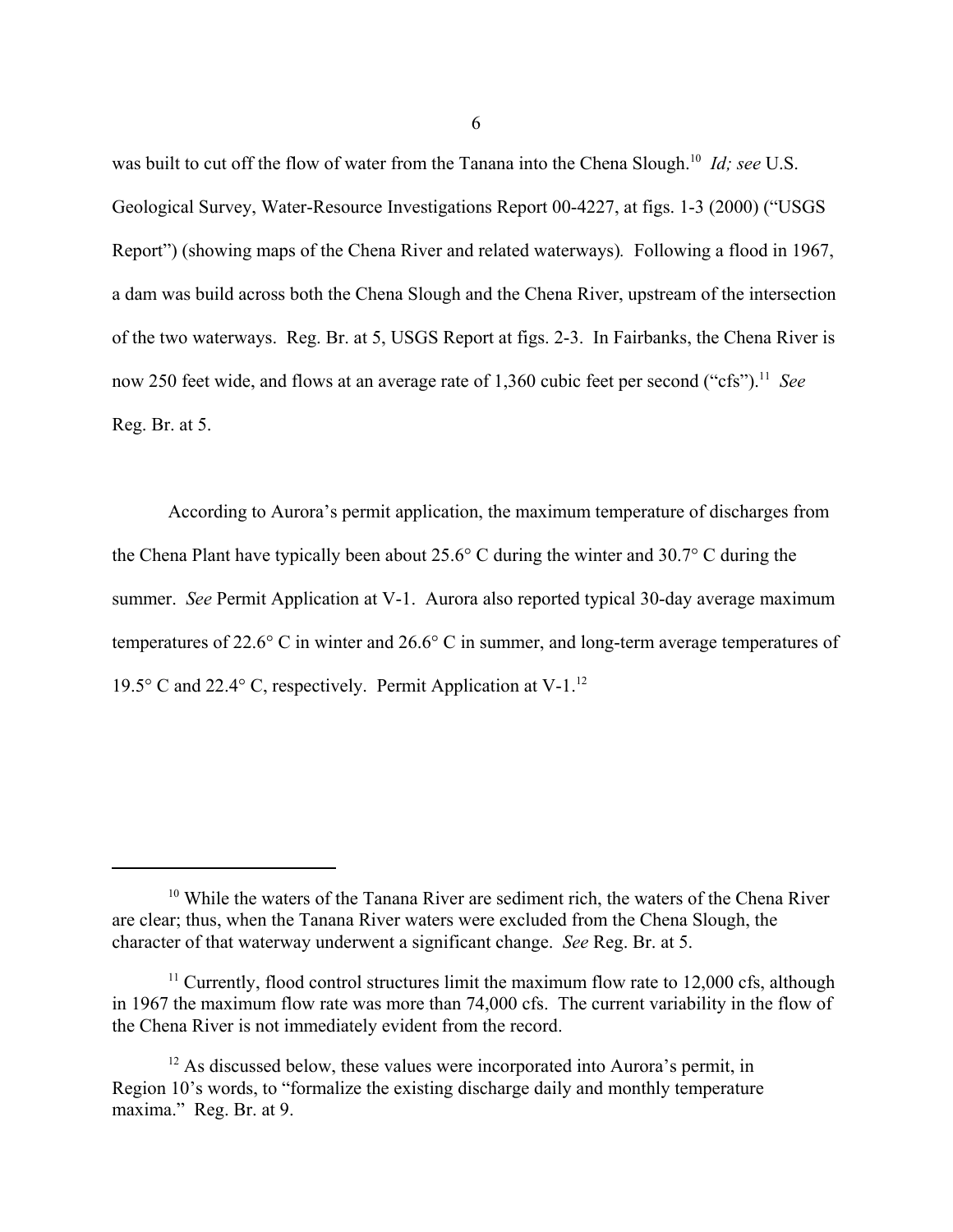During the winter, the Chena Plant's discharge creates open water<sup>13</sup> in the river for some distance downstream.14 *See* Letter from Paul A. Barrett to Robert Robichaud, EPA Region 10 at 2 (Jan. 22, 2002). Among other tangible impacts, this open water provides a winter habitat for ducks.

### C. *Procedural Background*

On November 15, 2000, Aurora submitted its NPDES permit application for the Chena Plant. Aurora's permit application requested a thermal variance from the State of Alaska's water quality standards. Because Alaska does not have a federally approved NPDES permit program, EPA treated the request as an application for a federal variance under section 316(a) of the Clean Water Act ("CWA").

On May 24, 2002, Region 10 issued for comment a draft permit for the Chena Plant. Additionally, on June 24, 2002, Region 10 held a public hearing to allow interested individuals to present testimony regarding the proposed permit. During the permit consideration process, Region 10 also consulted with the National Marine Fisheries Service ("NMFS") regarding potential impacts on protected species, including salmon. *See* Reg. Br. at 6; Letter from Cindi

<sup>&</sup>lt;sup>13</sup> "Open water" as used herein refers to unfrozen surface water.

<sup>&</sup>lt;sup>14</sup> Notably, in her comments on the draft permit, the Mayor of Fairbanks' North Star Borough observed that "the Chena River has many open spots upstream and down due to current, depth, flow and upsurge of natural water sources." Letter from Rhonda Boyles, Mayor, to Pete McGee, Alaska Department of Environmental Conservation (Oct. 26, 2001).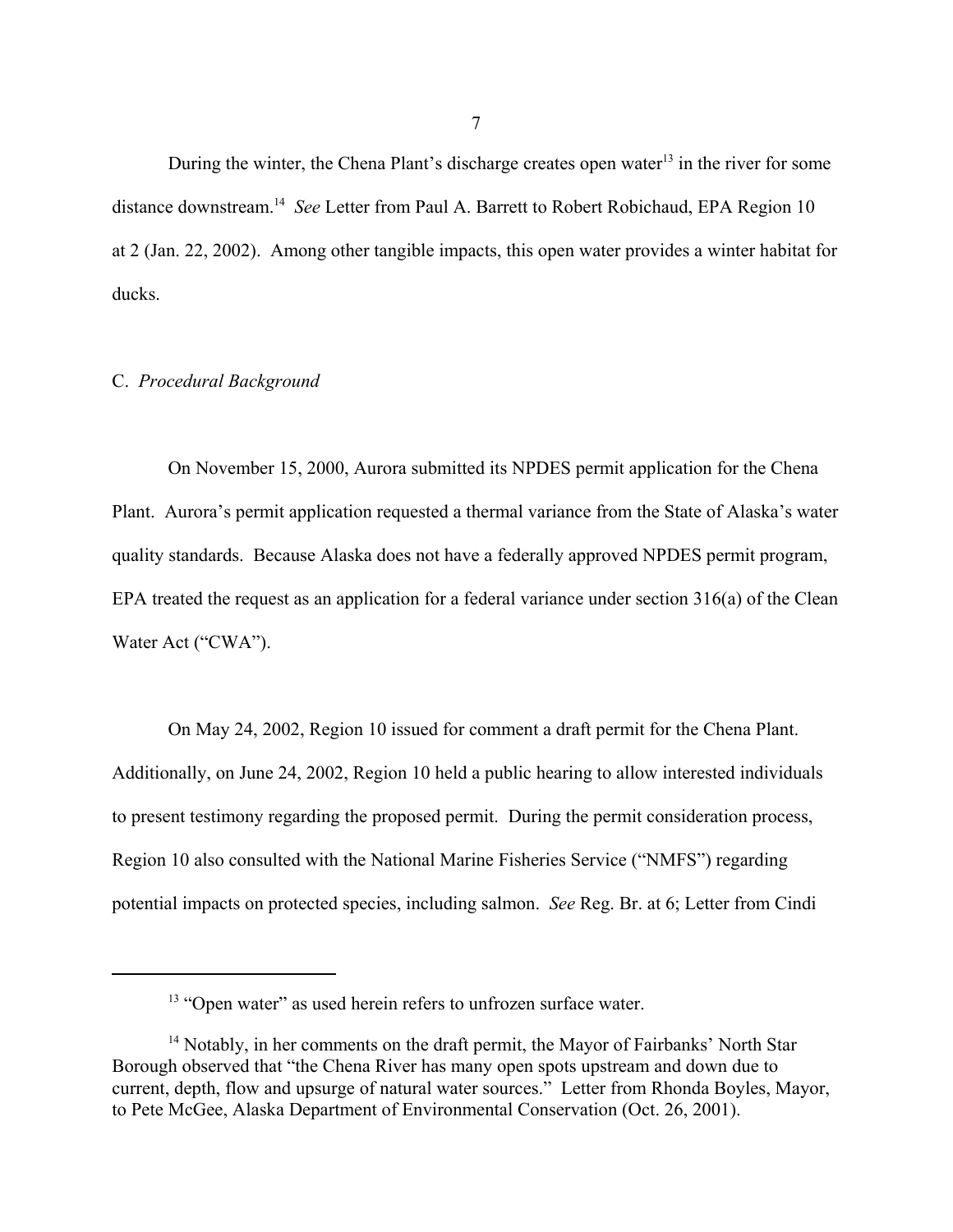Godsey, EPA, to James W. Balsiger, NMFS (July 2, 2001); letter from James W. Balsiger, NMFS, to Robert R. Robichaud, EPA (July 2, 2002) (expressing that "[t]he effluent limitations incorporated into the draft permit appear adequate to protect movement of anadromous salmonids through the area" and that "NMFS has no objection to this project"). Region 10 consulted as well with the U.S. Fish and Wildlife Service ("FWS") regarding the potential for impact on other threatened or endangered species. *See* Reg. Br. at 6; Letter from Cindi Godsey, EPA, to Larry Bright, FWS (July 2, 2001); letter from Patrick Sousa, FWS, to Cindi Godsey, EPA (July 16, 2001) (indicating that no listed species or critical habitat under the Endangered Species Act occur in the project area).

On August 26, 2003, Region 10 issued a final NPDES permit decision ("Permit"), allowing the discharge of heated water at a temperature above the otherwise applicable effluent limitations. The Petitioner filed this timely petition for review ("Petition") on September 26,  $2003^{15}$ 

8

<sup>&</sup>lt;sup>15</sup> Assuming that the Permit was served by mail, petitions for review were due before the Board no later than September 29, 2003.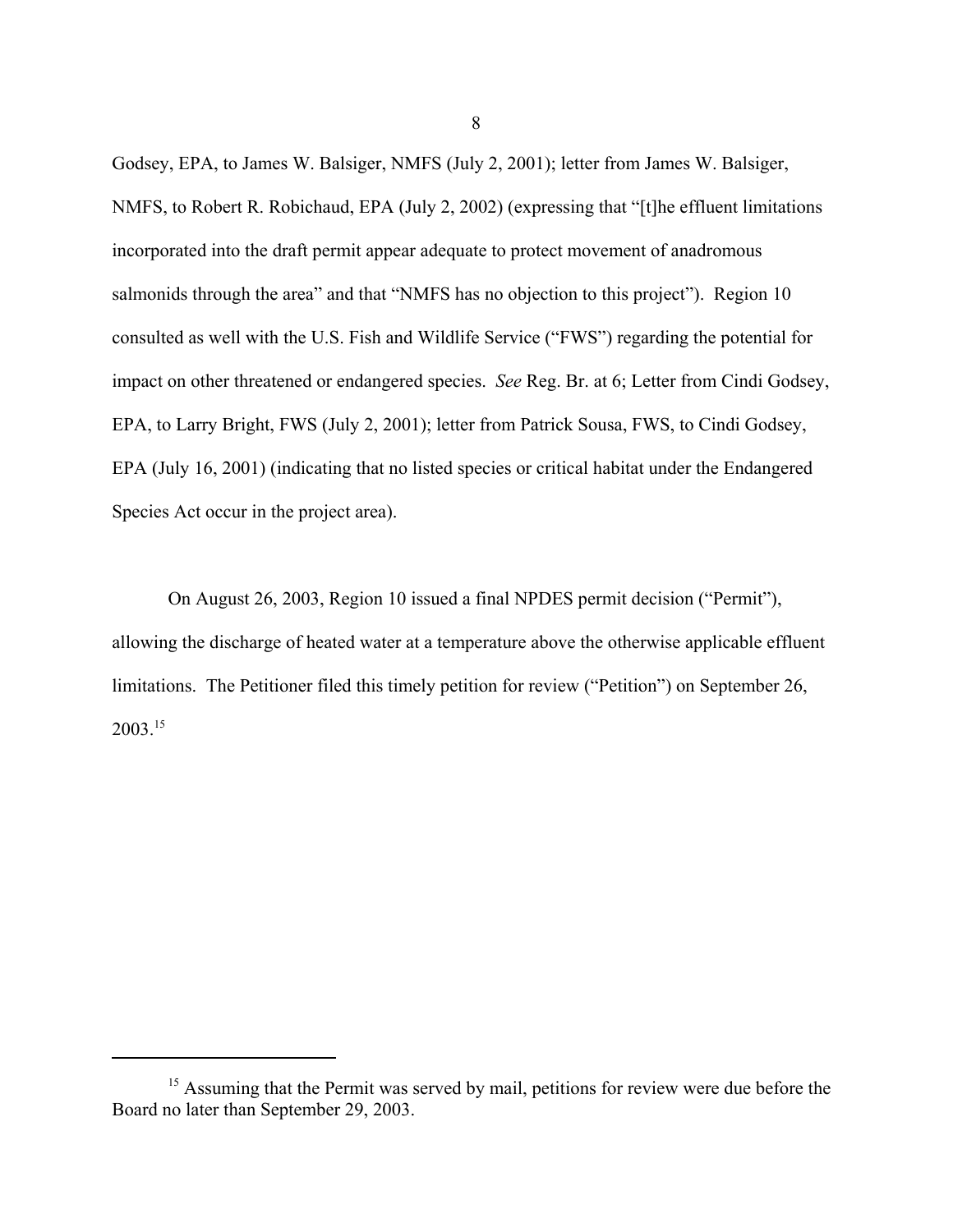#### **II.** *DISCUSSION*

### A. *Standard of Review*

In general, the Board will grant petitions for review under 40 C.F.R. § 124.19(a) only if it appears from the petition that the permitting authority's decision involved a clearly erroneous finding of fact or conclusion of law, or that the decision involves an important policy consideration which the Board, in its discretion, should review. 40 C.F.R. § 124.19(a) (2003); *see In re Teck Cominco Alaska Inc.,* NPDES Appeal No. 03-09, slip op. at 21 (EAB June 15, 2004), 11 E.A.D. \_\_; *In re City of Moscow*, 10 E.A.D. 135, 140-41 (EAB 2001). It is clear from the preamble to the part 124 regulations that the Administrator intended for the Board to exercise its broad powers of review "only sparingly," and that "most permit conditions should be finally determined at the Regional level." 45 Fed. Reg. 33,290, 33,412 (May 19, 1980); *see Teck Cominco,* slip op. at 21, 11 E.A.D. \_\_; *In re Rohm & Hass Co.,* 9 E.A.D. 499, 504 (EAB 2000). Moreover, the burden of demonstrating that review is warranted rests squarely with the petitioner. 40 C.F.R. § 124.19(a); *see Rohm & Hass,* at 9 E.A.D. 504; *In re Wash. Aqueduct Water Supply Sys.*, NPDES Appeal No. 03-06, slip op. at 11 (EAB, July 29, 2004), 11 E.A.D.

To obtain review, a petitioner must clearly and specifically identify the basis for its objection(s) to the permit, and explain why, in light of the permit issuer's rationale, the permit is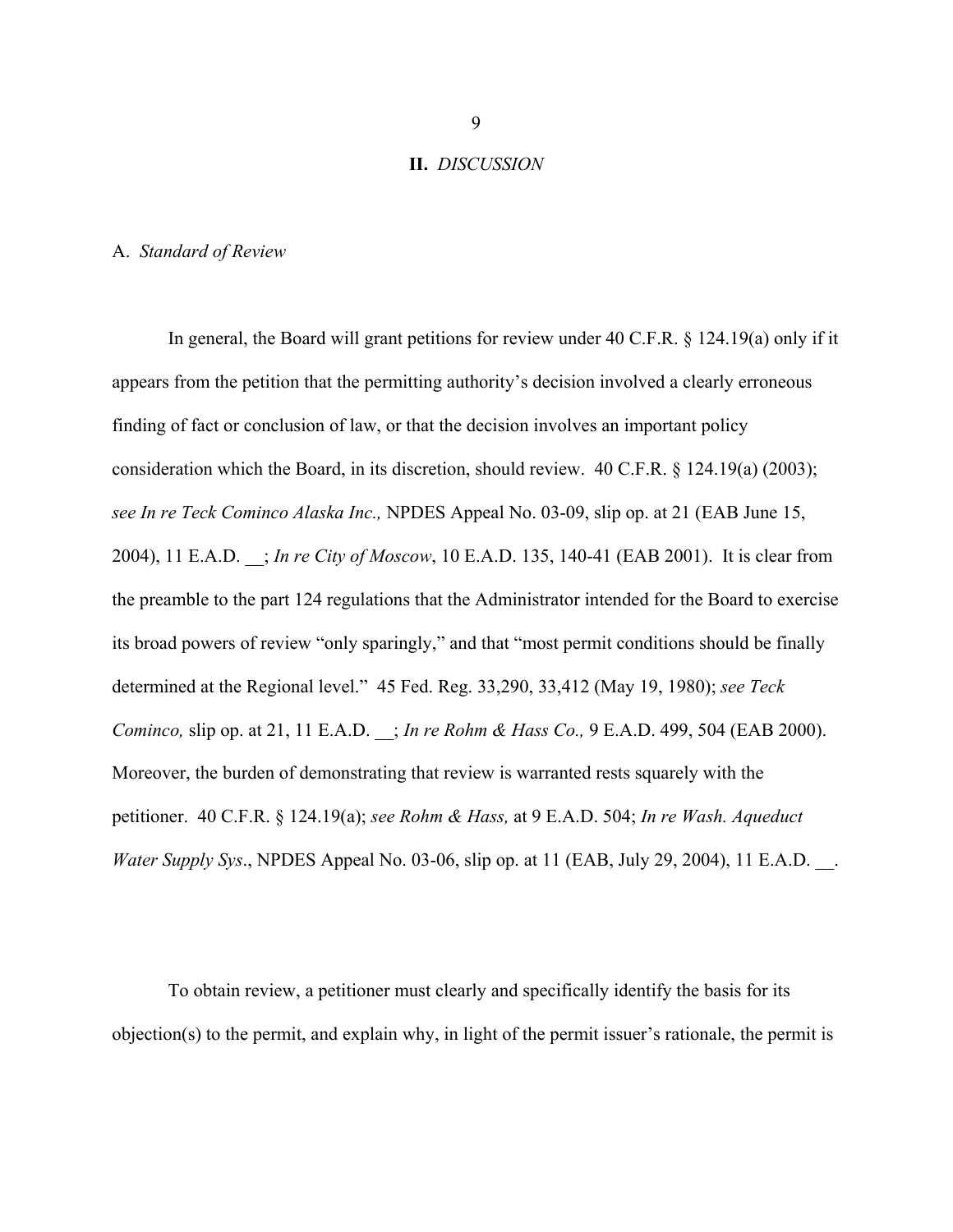clearly erroneous or otherwise deserving of review.16 In order to carry this burden the petitioner must address the permit issuer's responses to relevant comments made during the process of permit development; the petitioner may not simply reiterate comments made during the public comment period without substantively confronting the permit issuer's subsequent explanations. *See In re Knauf Fiber Glass, GmbH,* 9 E.A.D. 1, 5 (EAB 2000) ("Petitioners for review may not simply repeat objections made during the comment period; instead they must demonstrate why the permitting authority's response to those objections warrants review."); *In re City of Irving, Texas Mun. Separate Storm Sewer Sys*., 10 E.A.D. 111, 129-30 (EAB 2001).

Additionally, when a petitioner seeks review of a permit based on issues that are fundamentally technical in nature, the Board assigns a particularly heavy burden to the petitioner. *See City of Moscow*, 10 E.A.D. at 142; *Teck Cominco*, slip op. at 22, 11 E.A.D. \_\_. In such cases,

<sup>&</sup>lt;sup>16</sup> The petitioner must include in its petition for review "a statement of the reasons supporting that review," and "a showing that the condition in question is based on" a finding of fact or conclusion of law that is clearly erroneous, or an exercise of discretion or an important policy consideration that the Board should, in its discretion, review. 40 C.F.R. § 124.19(a). That is, a petitioner may not simply raise generalized objections to the permit, but must argue with specificity why the Board should grant review – "mere allegations of error" are insufficient to warrant review. *In re P.R. Elec. Power Auth*., 6 E.A.D. 253, 255 (EAB 1995); *accord Wash. Aqueduct*, slip op. at 37, 11 E.A.D. \_\_; *In re Phelps Dodge Corp*., 10 E.A.D. 460, 496, 520 (EAB 2002). Similarly, a petitioner must include all of its argument and the basis for those arguments in its petition – it may not count on getting another opportunity for briefing. *See* EAB Practice Manual at 32 (available at http://www.epa.gov/boarddec/manual.htm) ("petitioners should be aware that '[a] petition for review under § 124.19 is not analogous to a notice of appeal that may be supplemented by further briefing. Although briefing may occur after review has been granted, the discretion to grant review is to be sparingly exercised, and therefore \* \* \* a petition for review must specifically identify disputed permit conditions and demonstrate why review is warranted.'") (quoting *In re LCP Chemicals - N.Y.*, 4 E.A.D. 661, 665 n.9 (EAB 1993)).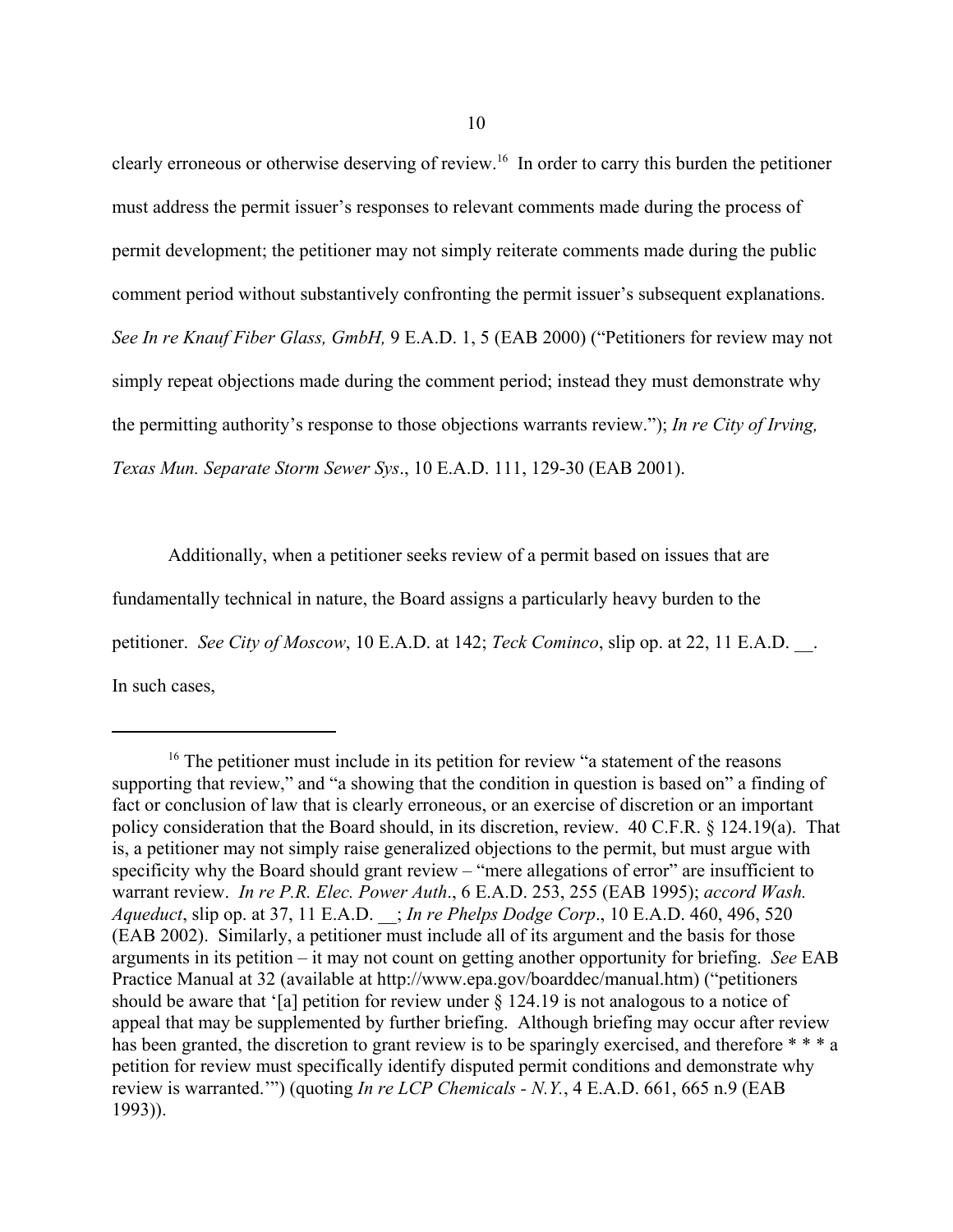we look to determine whether the record demonstrates that the Region duly considered the issues raised in the comments and whether the approach ultimately adopted by the Region is rational in light of all the information in the record. The Region's rationale for its conclusions, however, must be adequately explained and supported in the record.

*Teck Cominco*, slip op. at 22, 11 E.A.D. (citations omitted). To the extent that technical questions relate to the representativeness of the data that the permit issuer relied upon in making its decision, the Board has consistently held that such choices are generally left to the discretion of the permitting authority. *E.g., Wash. Aqueduct*, slip op. at 12-13, 11 E.A.D. \_\_ (citing *In re Encogen Cogenerating Facility*, 8 E.A.D. 244, 256-57 (EAB 1999), and *In re Knauf Fiber Glass, GmbH*, 8 E.A.D. 121, 147 (EAB 1999)). Such deference may be withheld, however, where the permitting authority has failed to adequately justify its decision in the record. *See Knauf Fiber Glass*, 8 E.A.D. at 147 ("We will be inclined to support a permitting authority's technical judgment \* \* \* provided that its decision is adequately justified in the record."); *In re Gov't of D.C. Mun. Separate Storm Sewer Sys.*, 10 E.A.D. 323, 342-43 (EAB 2002) ("Without an articulation by the permit writer of his [or her] analysis, we cannot properly perform any review whatsoever of that analysis and, therefore, cannot conclude that it meets the requirement of rationality.").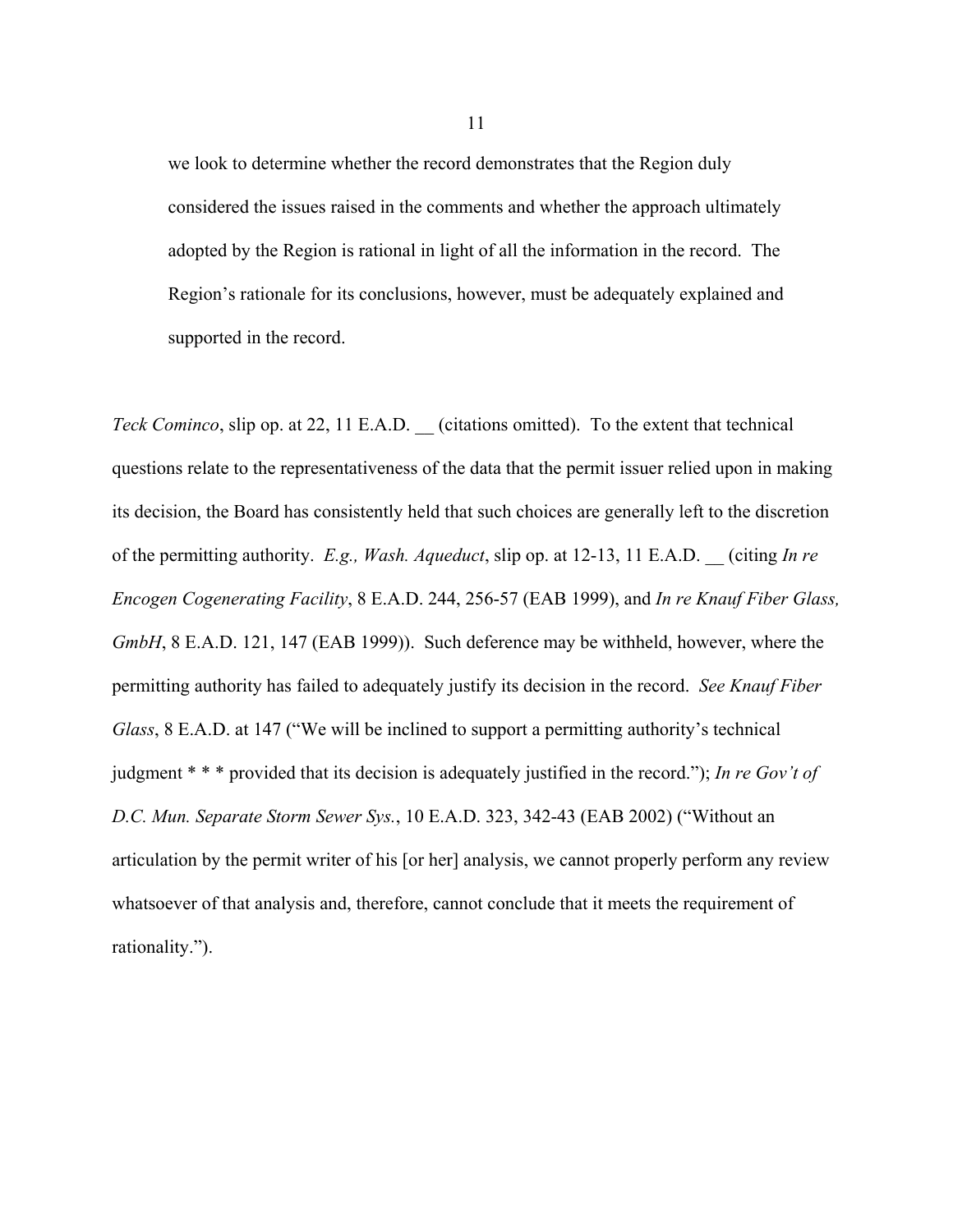The Petitioner has identified six issues that he argues justify Board review. Petitioner argues: (1) that Aurora failed to meet its burden of proving the existence of circumstances warranting issuance of a thermal variance; (2) that Region 10 failed to require and Aurora failed to submit certain mandatory information (such as early screening data and a detailed plan of study); (3) that balanced indigenous conditions would not be assured with a thermal variance due to the presence of ducks on the Chena River during wintertime; (4) that Region 10 failed to consider the adverse impacts of the thermal discharge on wintertime, surface-ice recreation; (5) that Region 10 failed to consider certain alternatives to the thermal discharge; and (6) that Region 10 failed to consider the impact of thermal discharges on public safety.<sup>17</sup> We address each of these issues in turn below.

### 1. *The Impact of the Chena Plant's Discharges on Aquatic Life*

In our view, the Petitioner's first two issues are related, in that they both raise general objections regarding the adequacy of the demonstration underlying the permitting decision. Therefore, we address these two issues collectively under the categorical heading identified

<sup>&</sup>lt;sup>17</sup> As a prefatory matter, we note that the Petition is remarkably lacking in detail. The Petition deals with all six of the issues it raises, in full, in less than five pages of text – without a single citation to specific information in the record, and with only a handful of general references to record documents, such as "the Foster Wheeler report," "Alaska Department of Fish & Game reports," and the Petitioner's own comments on the draft permit (which were almost uniformly identical to his arguments in the Petition itself). *See* Petition for Review ("Pet.") at 2-3.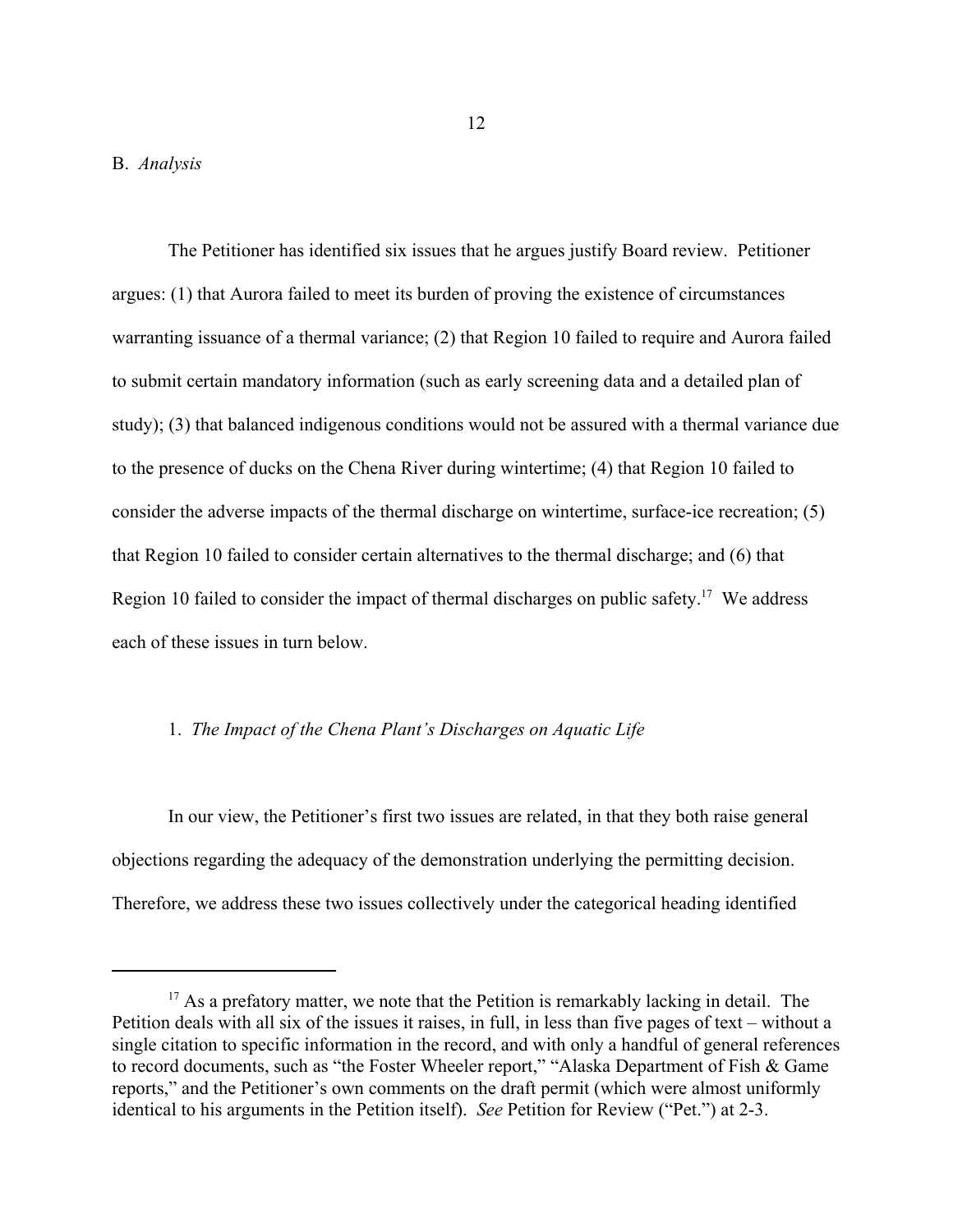above. We have bifurcated our discussion of these argument, as indicated by the sub-headings below.

#### a. *Aurora's Burden of Proof*

The Petitioner argues that CWA section 316(a) establishes a burden of proof on the part of the permit applicant that Aurora has not satisfied in this instance. Specifically, Petitioner states:

All first time applicants for a thermal variance under section 316(a) are required to submit certain "early screening information," and thereafter to submit "a detailed plan of study which the discharger will undertake to support its section 316(a) demonstration." [40 C.F.R. § 125.72.] No attempt was made to comply with these requirements.

Compliance with these requirements cannot be waived for "existing dischargers" under [40 C.F.R.  $\S$  125.73(c)(1)], as the Agency attempted. This section merely states that the required demonstration may be based on the absence of past harm, rather than predicting studies. But it does not replace the requirements that first time applicants provide early screening information and the detailed plan of study.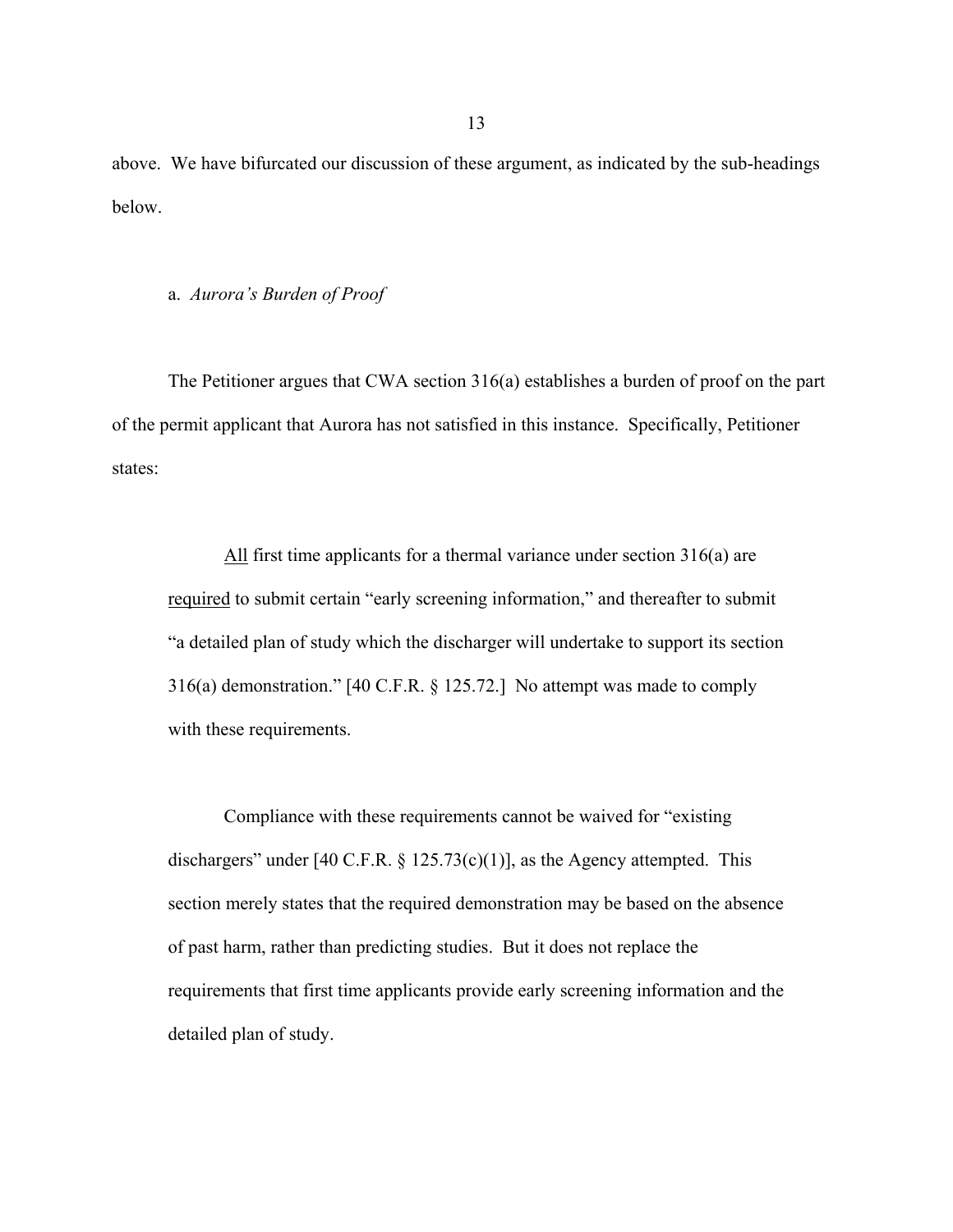Pet. Br. at 2. This argument is nearly identical to arguments the Petitioner made in his comments on the draft permit. *See* Petitioner's July 8, 2002 comments, AR B.9.dd ("July 8 comments"), at 1-2.

In response to the Petitioner's comments on this point, the Region 10 Response to Comments document ("RTC") included three arguments in support of Region 10's permit decision. First, Region 10 explained that it interpreted the early screening requirements as inapplicable to sources identified as "existing dischargers."18 *See* RTC at 6. The RTC included the following exchange:

Comment: Numerous commentors state that the applicant failed to submit the required information [40 C.F.R. 125.72] to apply for a variance under Section 316(a) of the CWA and failed to demonstrate that the proposed discharge would assure the protection and propagation of a balanced, indigenous population of shell fish, fish, and wildlife in and on the body of water.

Response: EPA decided that the early screening information would not be applicable to a discharge that pre-dated the regulations implementing Section

<sup>&</sup>lt;sup>18</sup> The regulations regarding existing dischargers provide in part "existing dischargers" may base their demonstration upon the absence of prior appreciable harm in lieu of predictive studies." 40 C.F.R. § 125.73(c)(1); *see* Reg. Br. at 14. In this case, Region 10 relied upon data received from Alaska Department of Fish & Game and other sources to conclude that there was an absence of prior appreciable harm. *See* Fact Sheet app. D at D-2 to D-3; RTC at 6-7, 10, 12- 13, 15.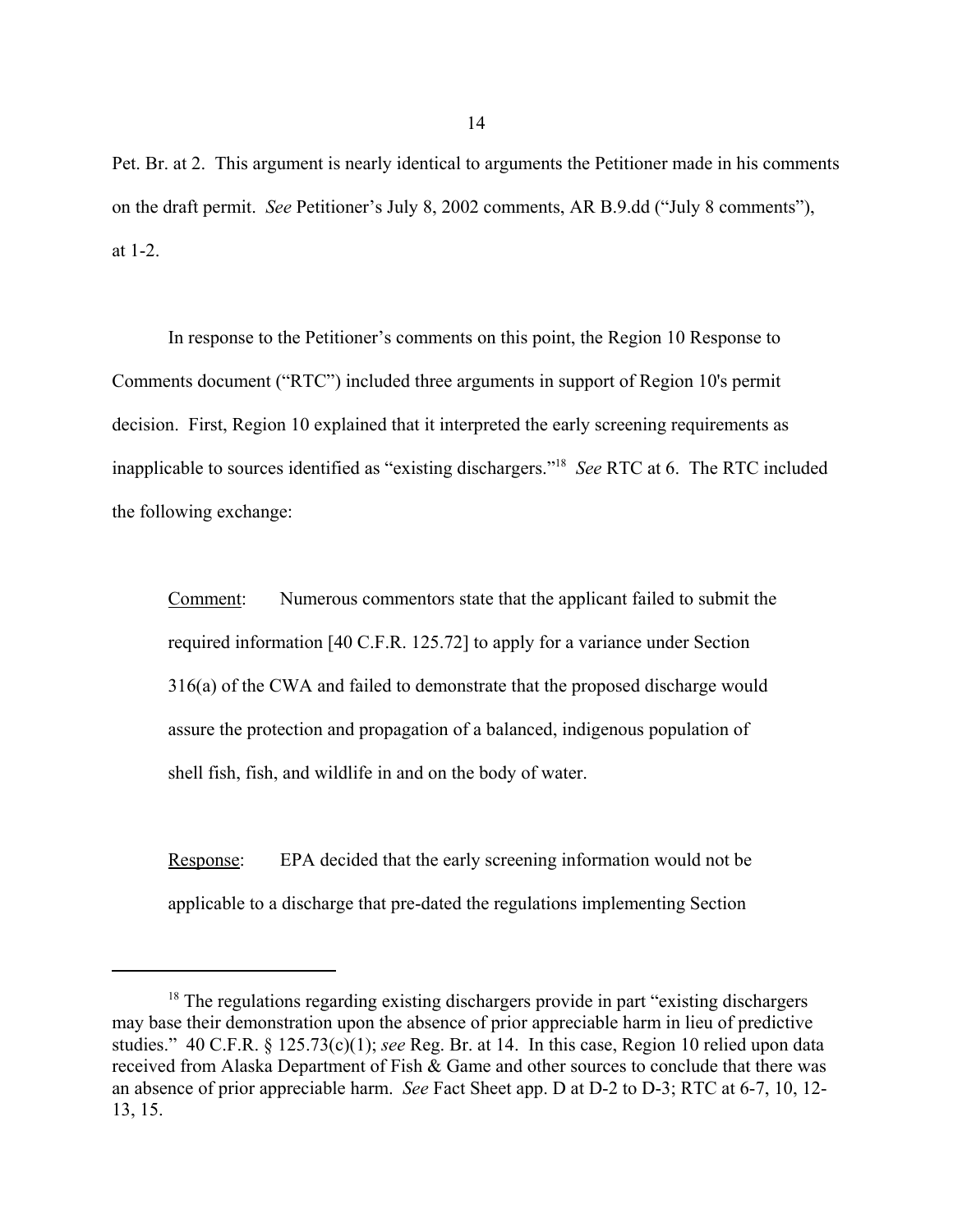316(a) of the CWA as well as the CWA itself by such a long period of time. Early screening is interpreted to mean studies done prior to the discharge occurring because the Interagency 316(a) Technical Guidance Manual addresses only predictive demonstrations with no discussion of early screening demonstrations. Since there is no evidence of studies occurring prior to the introduction of the thermal discharge into the Chena Slough, it would not be appropriate to require predictive demonstrations to ascertain what would happen if a discharge were to occur. Consequently, EPA applied the regulation [40 C.F.R. 125.73(c)(1)] applicable to existing dischargers and considered the information received for [sic] the Alaska Department of Fish and Game to be sufficient indication that no harm has been noted.

RTC at 6.

Next, Region 10 argued that even to the extent that early screening information may be understood to include information other than predictive studies, Region 10 did collect and consider appropriate information. *See* Reg. Br. at 16; RTC at 6-7.<sup>19</sup> After describing its interpretation of 40 C.F.R.  $\S$  125.73(c)(1) as not requiring submission of early screening

<sup>&</sup>lt;sup>19</sup> In its Response Brief, Region 10 identifies this information as including: a description of the alternative effluent limit; a demonstration that the State water quality standard is more stringent than necessary to protect indigenous aquatic life; data, studies, experiments and other information upon which EPA relies; selection of an appropriate representative species; records of consultation between the discharger and the EPA; and records of communication between EPA and the Department of Interior, the Department of Commerce, and the State of Alaska. Reg. Br*.* at 16-17.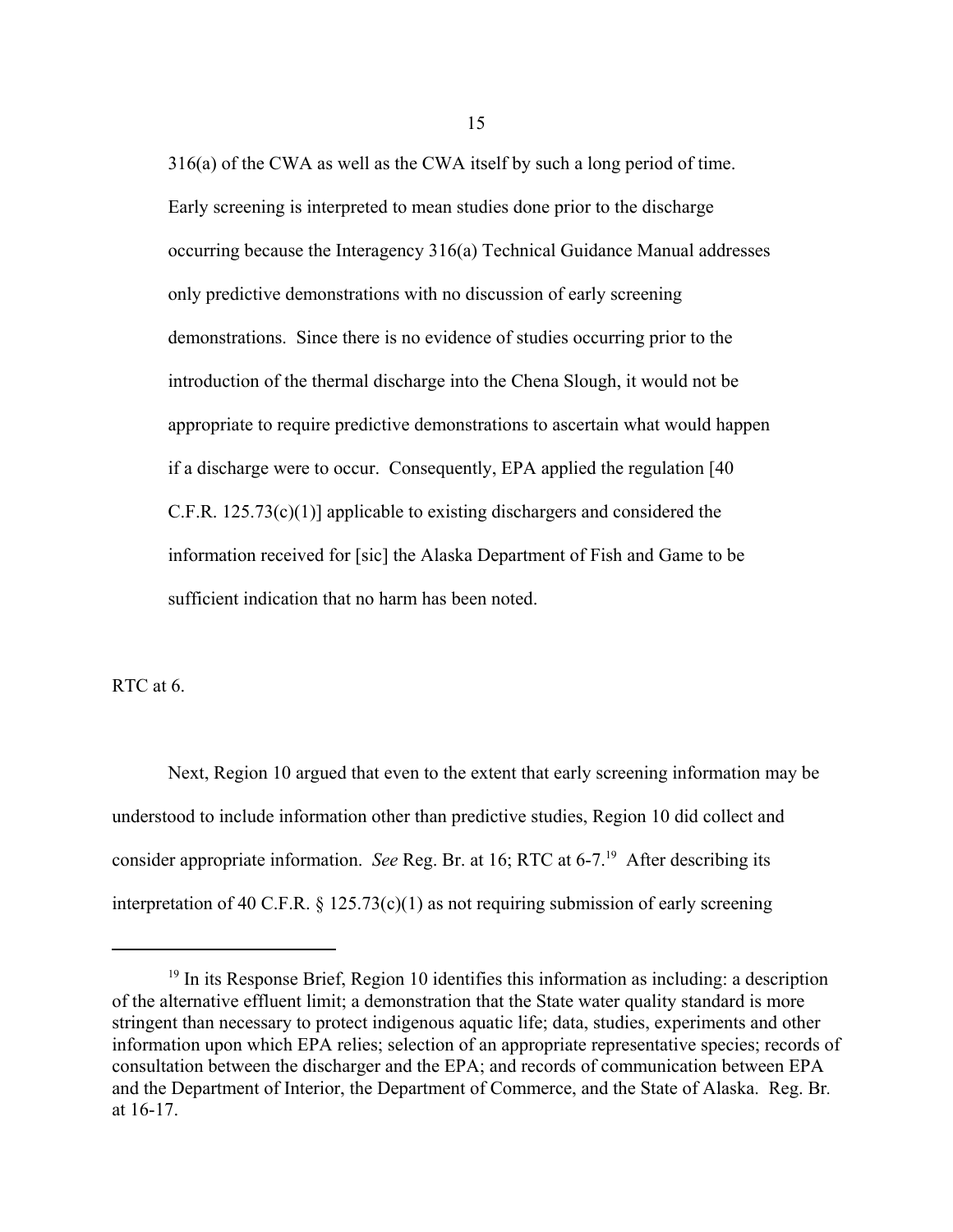information from existing dischargers, Region 10 stated "[t]hat is not to say that information applicable to the early screening requirements of 40 C.F.R. 125.72(a) [has] not been collected during the permit development process. Below is a list of the information collected and how it correlates to the regulations." RTC at 6-7. The Region then went on to describe the information in the record and how it related to the requirements in each paragraph of 40 C.F.R.  $\frac{125.72(a)}{20}$ *Id.* at 7.

Finally, with respect to the Petitioner's argument that the regulations require the permit applicant to submit a plan of study, Region 10 explained that it interpreted the regulations as providing ample discretion for a permit issuer to require no plan of study in appropriate circumstances. In the RTC, the Region stated:

If the discharge had been proposed rather than ongoing or there was any indication that aquatic life were [sic] being affected, the facility would have been required to conduct aquatic studies to demonstrate how the requested thermal

<sup>&</sup>lt;sup>20</sup> Among other things, the RTC indicated that Region 10 "based it initial determination on the studies and reports referenced in the Fact Sheet." RTC at 7. These included: ROBERt L. Burrows et al., USGS Water-Resources Investigation Report 00-4227 (2002); U.S. EPA, Review of Water Quality Standards, Permit Limitations and Variances for Thermal discharges at Power Plants (prepared by Wade Miller Associates, Inc., and the Office of Wastewater Enforcement and Compliance); Robert F. Carlson et al., Institute of Water Resources, University of Alaska, Fairbanks, Effects of Thermal Discharge Upon a Subarctic Stream (Completion Report: OWRT Project B-020-ALAS); Foster Wheeler Environmental Corporation, Draft Preliminary Evaluation of Aurora Energy's Thermal Discharge to the Chena River (2001) ("Foster Wheeler report"). Fact Sheet at 10. The Fact Sheet also referenced records of several telephone conversations and e-mail communications between Region 10, Alaska Department of Fish & Game, and the Alaska Department of Environmental Conservation ("ADEC"). *Id.*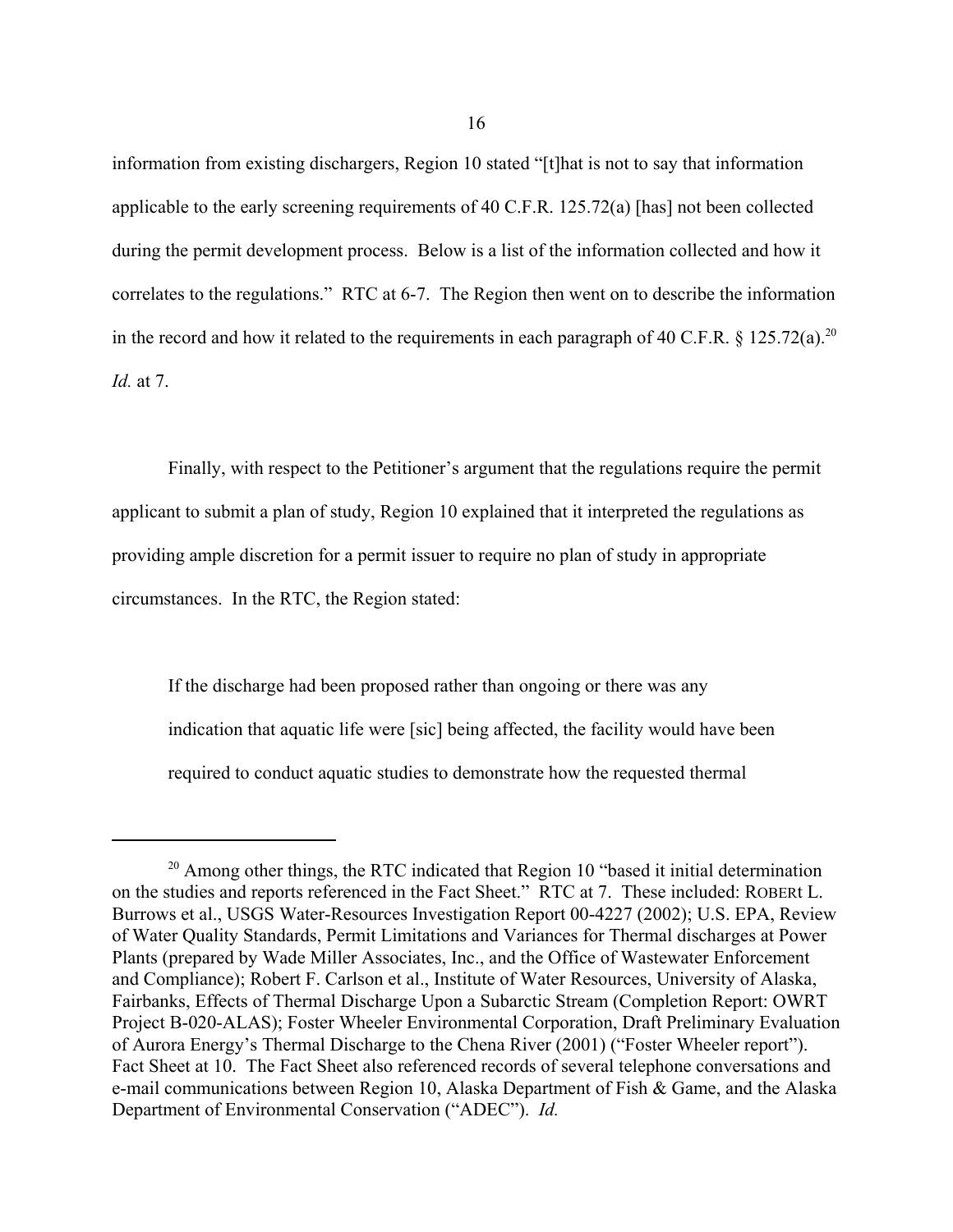limits would impact aquatic life. Because the discharge has been occurring for over 50 years with no adverse impact on fish (the representative appropriate species)<sup>21</sup> due to the increased temperatures in the vicinity of the outfall. EPA did not find it necessary to require studies to further support what was observed in the existing environment. \* \* \*

Although 40 C.F.R. 125.72(b) says that a detailed plan of study will be submitted, $^{22}$  the Guidance for a low potential impact determination states that further studies are essentially whatever the agency and the applicant agree upon. The information that EPA has reviewed suggests that there is a balanced indigenous population. Therefore, the decision was to draft a permit granting the variance without requiring further studies. As such, there was no need for a plan to be submitted.

RTC at 7-8 (footnotes added).<sup>23</sup>

 $22$  The regulations provide that "[w]ithin 60 days after the application is filed, the discharger shall submit for the Director's approval a detailed plan of study which the dischargers will undertake to support its section 316(a) demonstration." 40 C.F.R. § 125.72(b).

 $^{23}$  Region 10 also indicated that the "Interagency 316(a) Technical Guidance Manual allows for a Low Potential Impact Determination and from the information provided and collected, EPA determined that granting the variance for this discharge would have a low

<sup>&</sup>lt;sup>21</sup> Pursuant to 40 C.F.R.  $\frac{125.72(a)(4)}{24}$ , Region 10 selected salmonids and arctic grayling, two indigenous fish species, as the appropriate representative species for purposes of its analysis. *See* RTC at 7 ("[T]he most stringent [water quality standards] address the protection of fish so a logical representative appropriate species would be the fish present in the area, both the migrating salmon species as well as the resident grayling which spawn in the vicinity of the discharge."). The Petitioner does not challenge this decision.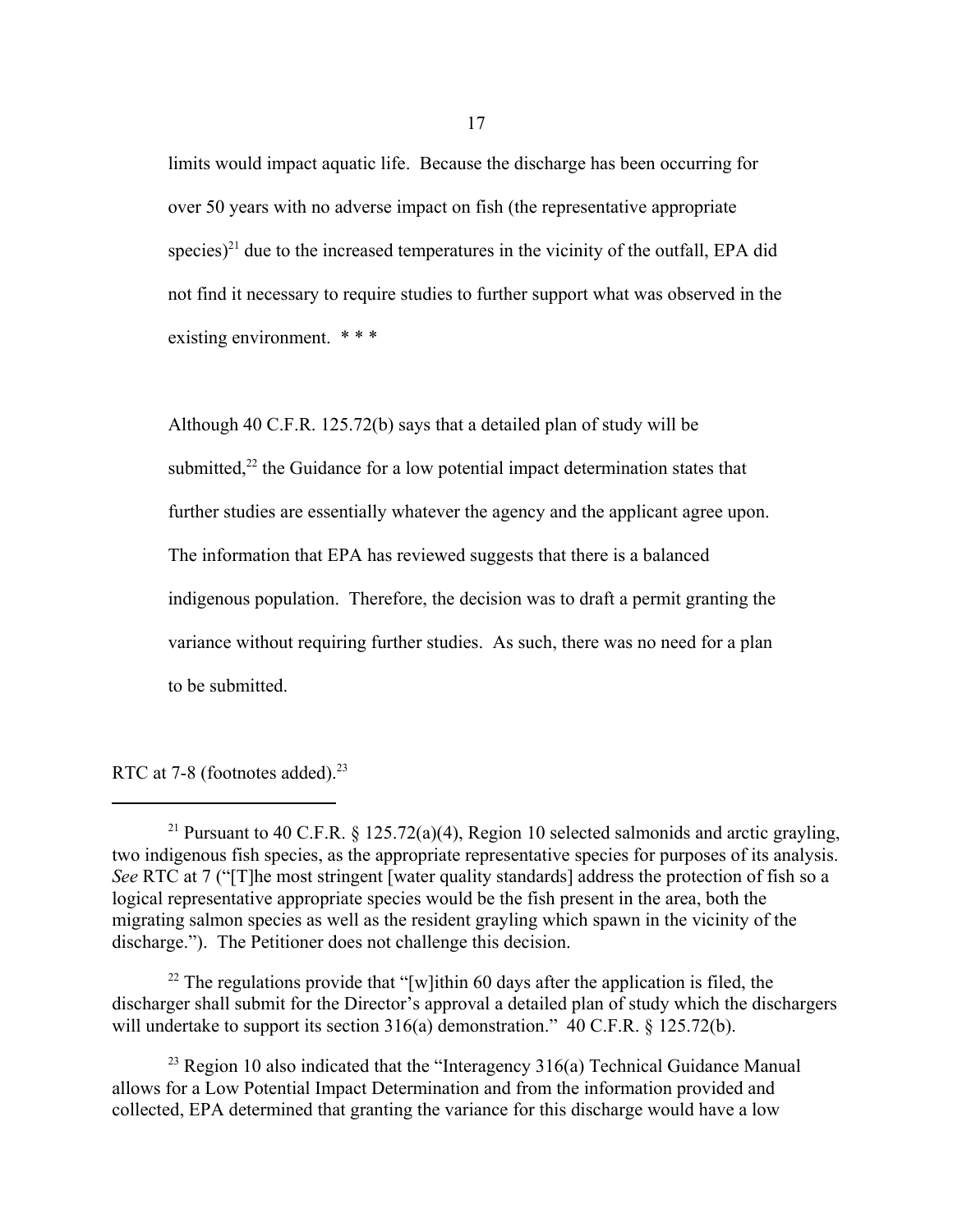While we are perplexed by Region 10's interpretation of EPA's regulations as categorically excluding existing dischargers from the obligation to submit early screening information under 40 C.F.R.  $\S$  125.72(a),<sup>24</sup> we need not reach this issue. Because the Petitioner fails to meaningfully respond to Region 10's explanation in the record that it did, in fact, consider appropriate early screening information, the petition falls short in any case. As indicated above, Region 10 explained that it had collected the type of information appropriate under 40 C.F.R. § 125.72(a) to support a variance, and specifically identified the information collected in support of the permit application and the regulatory provisions to which the information relates. RTC at 7. The Petitioner simply ignores this response, and does not substantively address the underlying information at all.25 The Petitioner, similarly, does not address Region 10's response to the comments regarding the need for a detailed plan of study, and consequently fails to explain why Region 10's conclusion that a plan of study is not necessary in this instance is impermissible.

potential impact." RTC at 7.

 $24$  As the Petitioner observes, the early screening provision, by its own terms, applies to "[a]ny initial application for a section 316(a) variance," 40 C.F.R. § 125.72(a), and it is not at all clear from Region 10's discussion why early screening information should not potentially include any and all available data about the impact of a source's discharges, regardless of whether the source is existing or proposed. Nor is it evident why early "screening information would not be applicable to a discharge that pre-dated the regulations implementing Section 316(a) of the CWA as well as the CWA itself ," and Region 10 does not explain the basis for its conclusions in this regard. RTC at 6.

 $25$  According to Region 10, the fact that none of this information is labeled as "early" screening information" is inconsequential. Reg. Br*.* at 17. With respect to the Petitioner's obligation to address the Region's arguments in the RTC, we agree. Despite Region 10's failure to initially identify this data as early screening information, because the Region clearly responded to the issue in its RTC, and specifically identified the information it was relying upon to serve as early screening data, it was incumbent on the Petitioner to substantively confront the Region's response (and perhaps the underlying data) in order to obtain review. The Petitioner did not do so.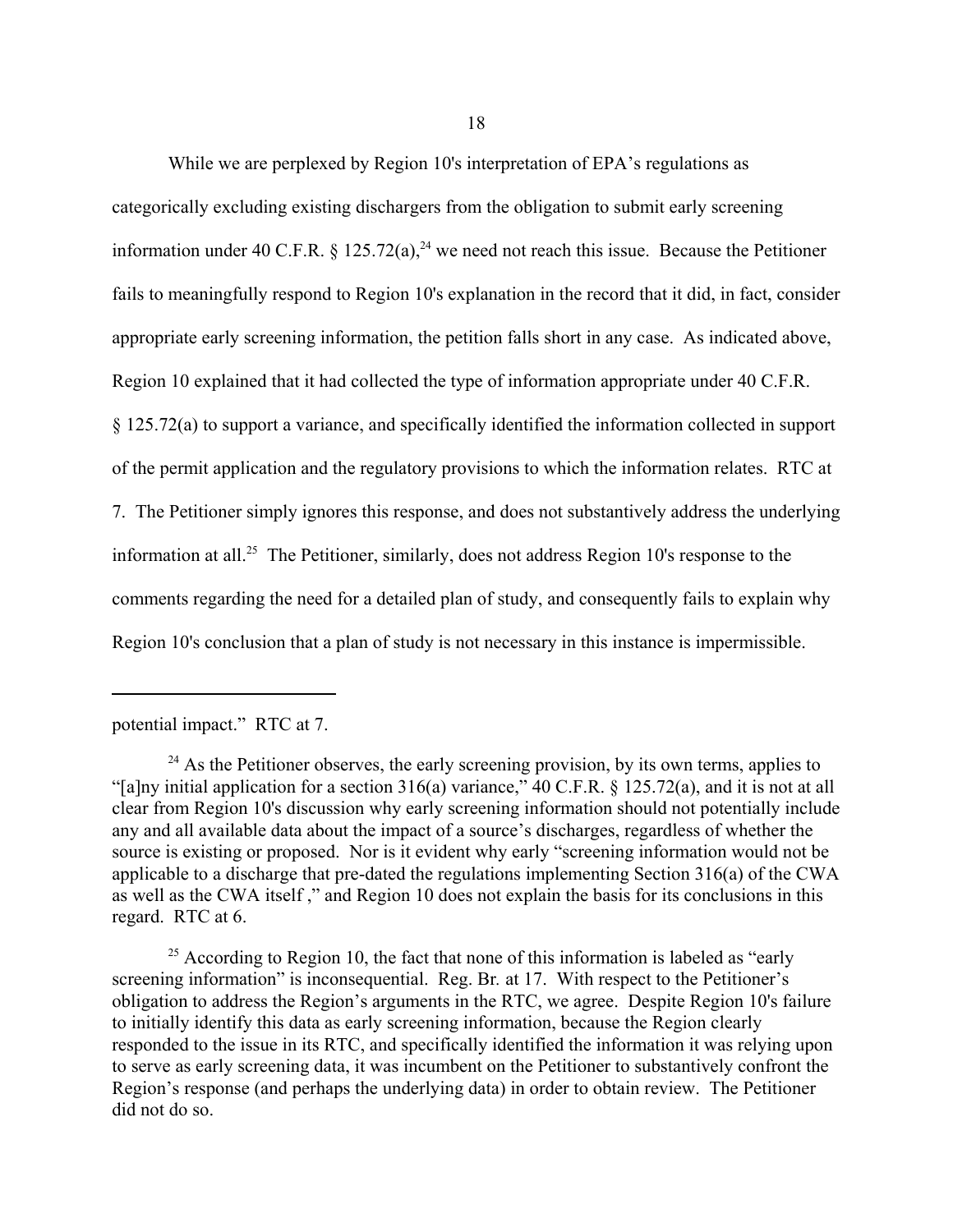The Petitioner also appears to challenge Region 10's conclusions on technical grounds, arguing in essence that the information in the record is substantively insufficient to support Region 10's final permit decision. The Petition states:

Section 316(a) of the [CWA] provides that a variance from the state [water quality standards] for thermal discharges may issue under certain, strictly limited, circumstances. This section clearly and explicitly places the burden of proving the existence of those circumstances on the applicant. In this instance it was incumbent on Aurora Energy to "demonstrate" that its proposed discharge would nonetheless "assure the protection and propagation of a balanced, indigenous population of shell fish, fish, and wildlife in and on the body of water."

As of the time of the conclusion of the public hearing there was no such demonstration. There has *never* been a study of the biological effects of this discharge. In fact, the record contains Alaska Department of Fish and Game reports which state that the existing [water quality standards] are, at best, marginal in protecting fish. The permitted discharge far exceeds the [water quality standard]. This complete failure by the applicant to make the required demonstration mandates denial of the permit.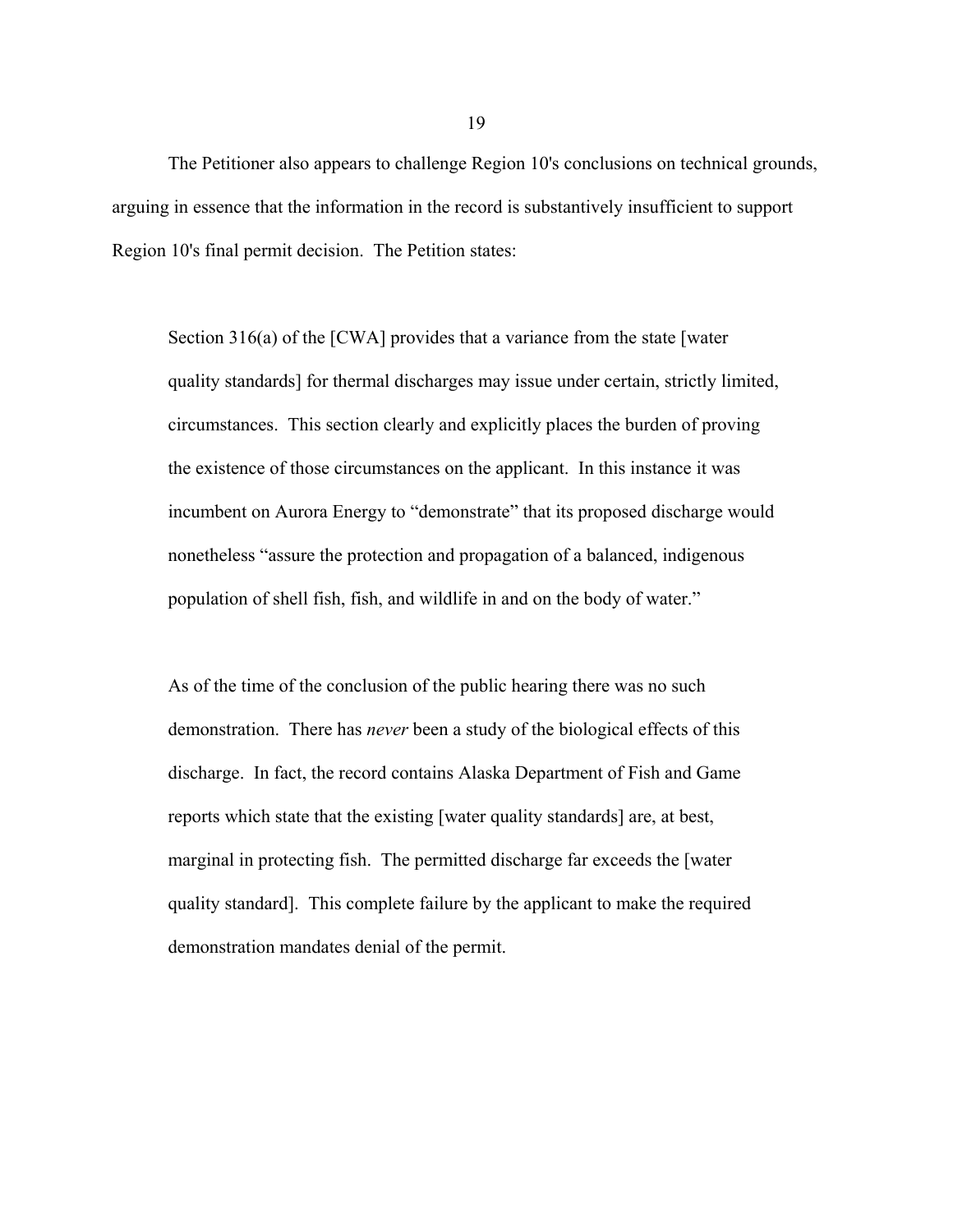Pet. at 1-2 (quoting CWA § 316(a), 33 U.S.C. § 1326(a)) (internal citation deleted). Neither the Petitioner's comments nor the Petition itself provide any more explanation of the basis for the Petitioner's objections in this regard.

Petitioner accurately observes that these issues were raised during the comment period. Indeed, the Petition is a nearly verbatim repetition of the Petitioner's comments on the draft permit. *See* July 8 comments at 1. Again, however, the Petition itself provides no additional detail or more focused factual or legal analysis than the Petitioner included in his comments on the draft permit. Additionally, the Petitioner mistakenly indicates that Region 10 did not substantively respond to these comments upon permit issuance. *See* Pet. at 2.

Indeed, Petitioner's claim that "[t]here has *never* been a study of the biological effects of this discharge," and that "the applicant here provided no evidence of the absence of past harm, and there is none in the record from any source," Pet. at 2, is belied by the administrative record. It is clear that Region 10 did reference numerous sources of information seemingly relevant to its consideration of the permit request (including studies specifically addressing conditions in the Chena River). For example, in the RTC, Region 10 explained that

EPA based its initial determination on the studies and reports referenced in the Fact Sheet.<sup>26</sup> Since issuing the draft permit, more studies and information have been added as a result of research conducted to respond to the comments received

20

<sup>26</sup> *See supra* note 20.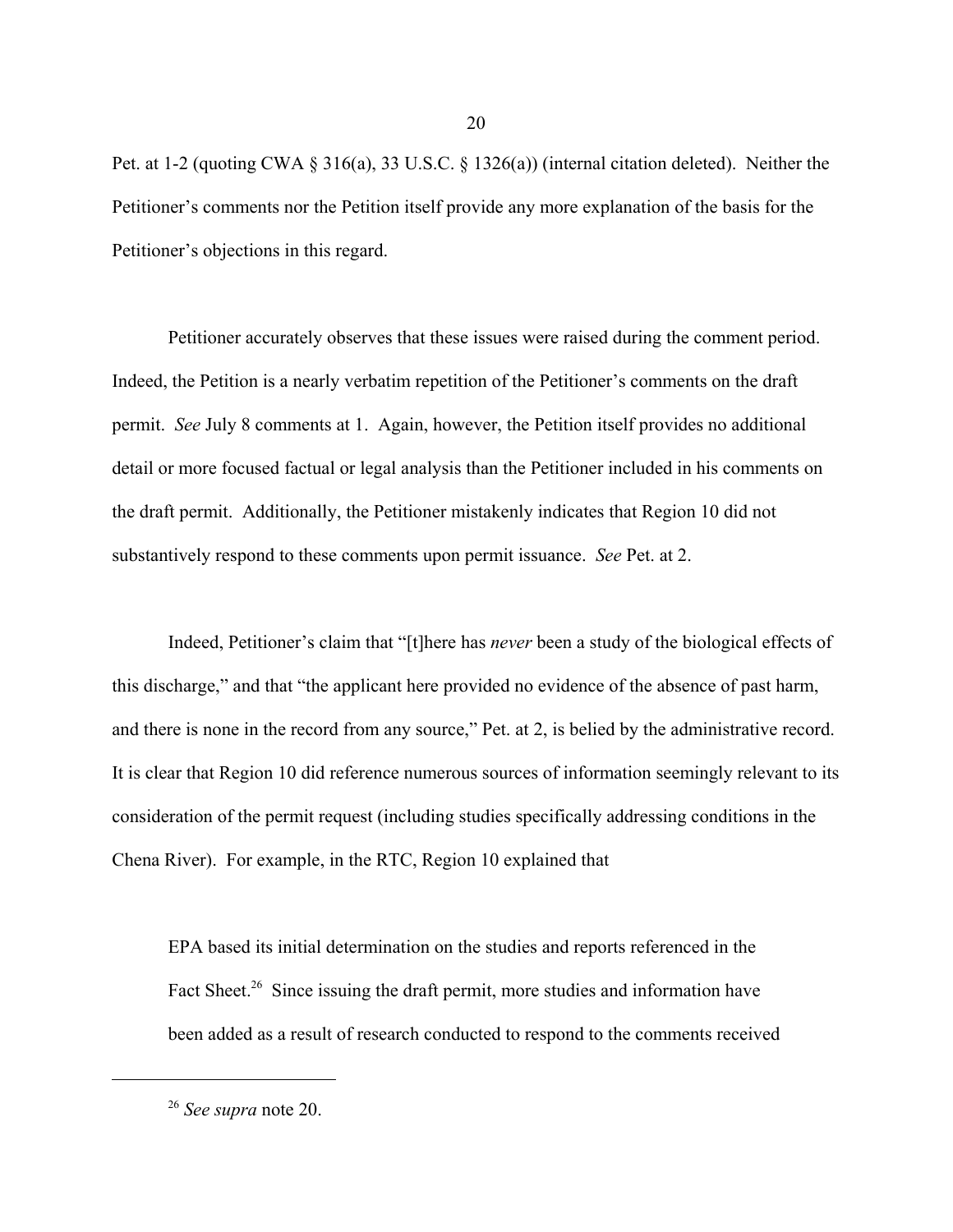during the public comment period and at the public hearing (see comment 15). The additional information is listed in the reference section of this Response to Comments.<sup>27</sup>

RTC at 7 (footnotes added).<sup>28</sup>

While the Petitioner references unspecified "Alaska Department of Fish & Game reports," which he interprets as showing that "the existing [water quality standards] are, at best, marginal in protecting fish," Pet. at 2, the Petitioner provides no specific citation or technical discussion, and fails to explain the relevance of the statement in the context of the applicable statutory and regulatory requirements and the underlying factual circumstances. In his comments on the draft permit the Petitioner did reference language in a Region 10 guidance

 $27$  These new materials include: William C. Armstrong, Effects of Thermal Discharge Upon the Chena River (undated Master Thesis); Jacqueline D. LaPerriere & Robert F. Carlson, Institute of Water Resources, University of Alaska, Fairbanks, Thermal Tolerances of Interior Alaska Arctic Grayling (1973); William P. Ridder, Alaska Department of Fish and Game, Stock Status of Chena River Arctic Grayling in 1997, and Radiotelemetry Studies, 1997-1998 (1998) (Fisheries Data Series No. 98-39). RTC at 15. The RTC also references several EPA guidance documents as well as an August 24, 2001 e-mail exchange between Alaska Department of Fish & Game and EPA, and a memorandum documenting an August 1, 2002 telephone conversation between Alaska Department of Fish & Game, ADEC, and EPA.

 $28$  To the extent the Petitioner intends to suggest that the information upon which Region 10 relied was somehow improper because it did not come directly from the permit applicant, he fails to offer any legal rationale. Moreover, the Petitioner does not address Region 10's discussion in the record, explaining that it initially accepted relevant data from the State agencies because "there was confusion as to the permitting mechanism to be used in addressing this variance request. It was initially thought that ADEC was able to certify the variance into the permit under [State law] 18 AAC § 70.220 so when the decision was made that EPA would have to make the variance determination, ADEC had already collected some information." RTC at 7.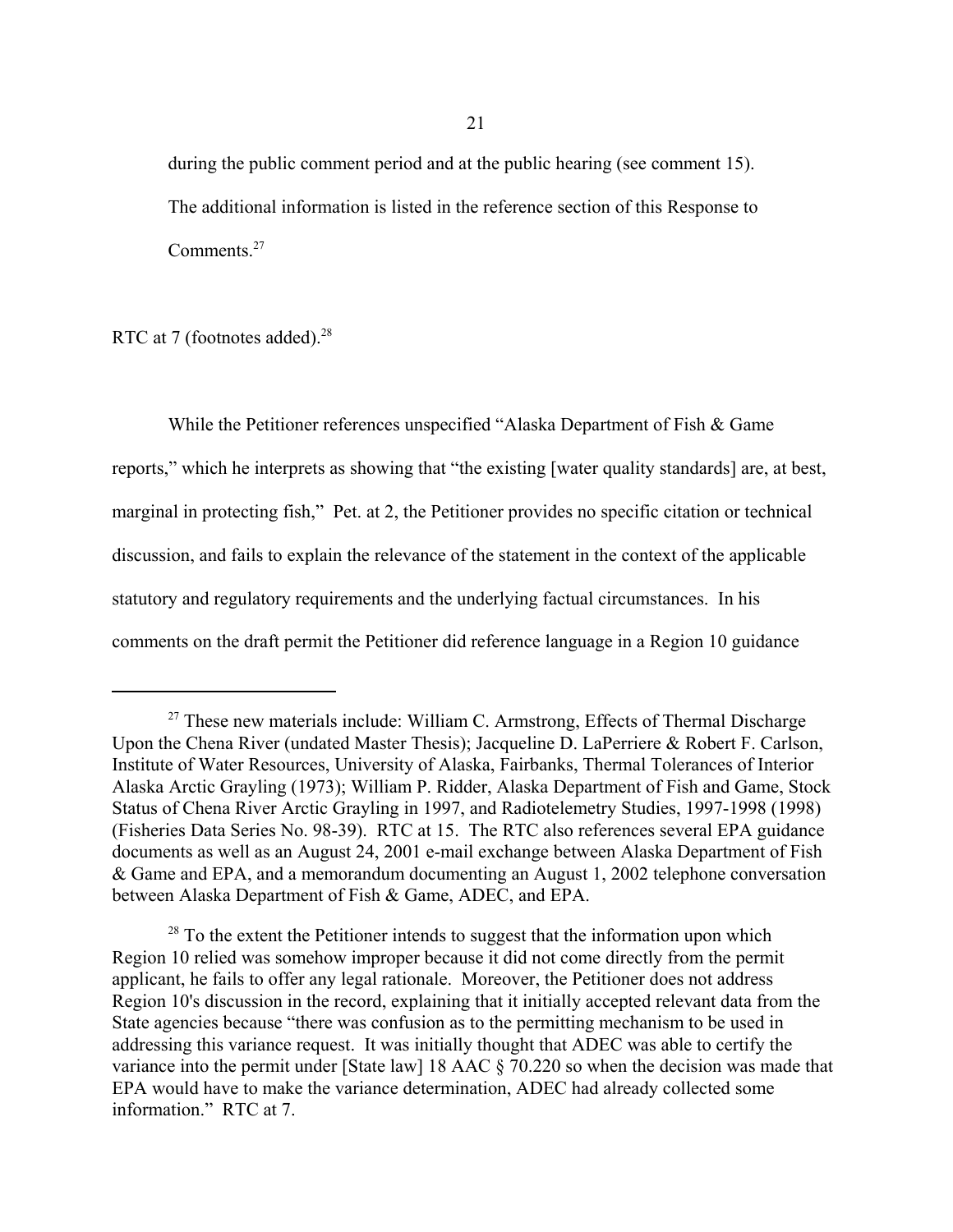document as generally supporting his position in this regard. *See* July 8 comments at 2 (referencing Region 10, U.S. EPA, Draft EPA Region 10 Guidance for State and Tribal Temperature Water Quality Standards (Oct. 2001) ("Draft Temperature Guidance")). Region 10 responded to Petitioner's comment, however, explaining that while certain EPA Guidance states that relevant water quality standards "are set near the warm end of the optimal temperature range," the same text also explains that "[t]hese numeric criteria are based on the biological needs of salmonids and are set \* \* \* at levels EPA believes will result in few if any adverse effects." RTC at 9-10 (citing Draft Temperature Guidance). Moreover, Region 10 pointed out that the same guidance document explains that "to the extent that cold water is available, salmonids will use behavioral means to avoid harmful temperatures and maintain optimal body temperatures," and therefore "optimal temperatures do not have to occur everywhere all the time." *Id.* at 10 (citing Draft Temperature Guidance). Finally, Region 10 observed that modeling in the record by Foster Wheeler and ADEC showed that "there would be either a zone of passage or, by the time the thermal plume stretches the width of the river, the temperatures would not be high enough to block passage." RTC at 10. Region 10 concluded that the permit was appropriate because "only a small portion of the river is thermally affected and because by behavioral means, salmonids can avoid the immediate area of the discharge." *Id.*

Again, the Petition does not address Region 10's response, and the Petitioner otherwise offers no explanation why the information to which Region 10 refers is inadequate, inaccurate, or otherwise inappropriate. Indeed, the Petitioner makes no effort to substantively address the

22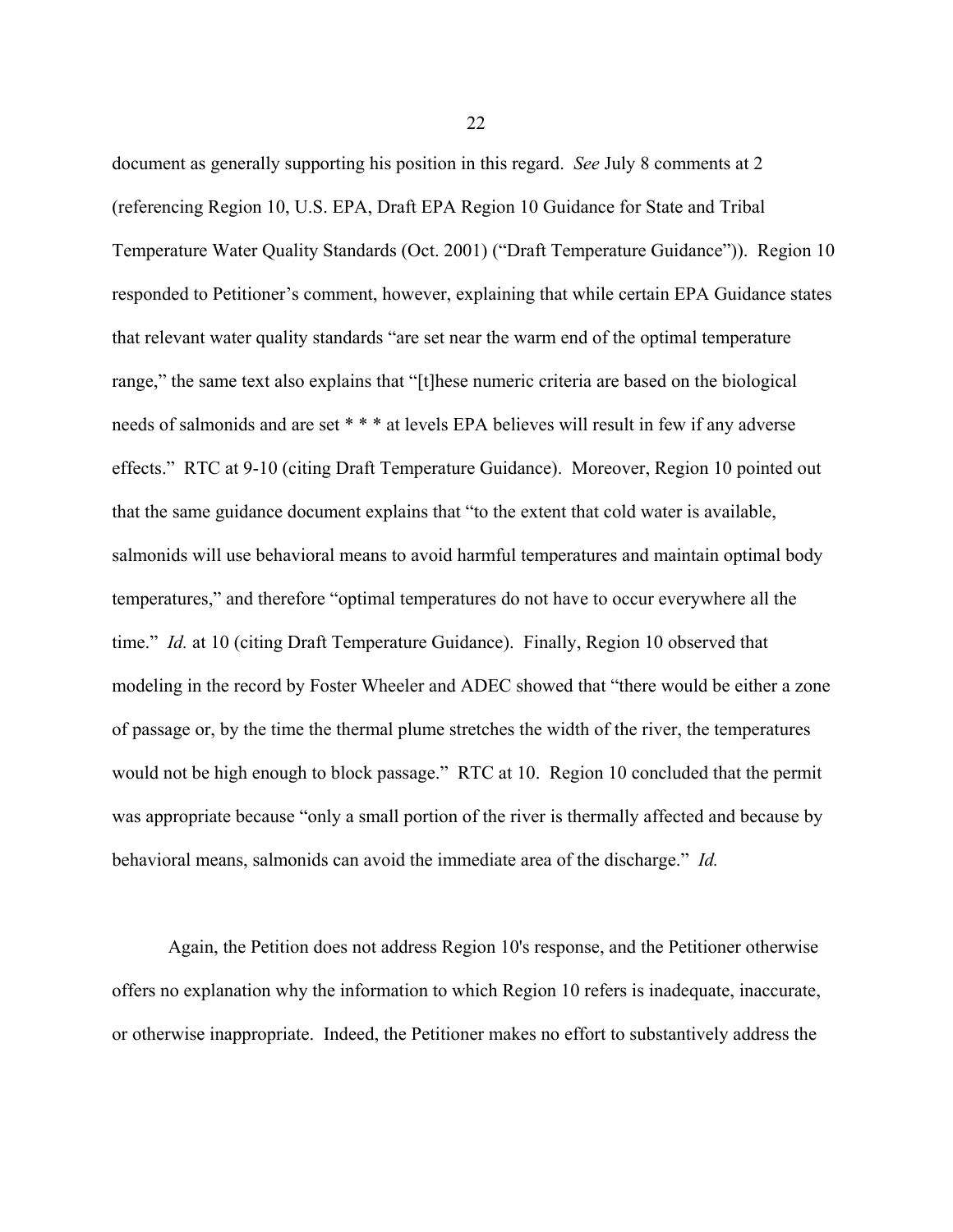administrative record at all, and the Petition includes no technical discussion or specific citations to technical discussions in the administrative record.

As noted above a petitioner must raise *specific* objections in order to obtain review. *In re Wash. Aqueduct Water Supply Sys*., NPDES Appeal No. 03-06, slip op. at 37 (EAB, July 29, 2004), 11 E.A.D. \_\_ (petitioners must "present us with arguments explaining how the permit issuer's ultimate decisions on the permit, after considering comments on the draft versions thereof, are clearly erroneous"); *accord In re Phelps Dodge Corp*., 10 E.A.D. 460, 496 (EAB 2002) ("absent sufficient specificity as to why [a] permit issuer's decision was erroneous" the Board cannot grant review) (citing *In re Steel Dynamics, Inc*., 9 E.A.D. 165, 235-36 (EAB 2000)); *In re P.R. Elec. Power Auth*., 6 E.A.D. 253, 255 (EAB 1995). Moreover, petitioners may not simply reiterate their comments on the draft permit without substantively addressing the permit issuers' responses to those comments. *See Rohm and Haas Co.*, 9 E.A.D. 499, 507 (EAB 2000) ("[A] petitioner may not simply reiterate its previous objections to a draft permit. Rather, a petitioner must demonstrate why the permit issuer's response to the objections (the basis for its decision) is clearly erroneous."); *accord In re Knauf Fiber Glass, GmbH,* 9 E.A.D. 1, 5 (EAB 2000); *In re City of Irving, Texas Municipal Separate Storm Sewer Sys*., 10 E.A.D. 111, 129-30 (EAB 2001).

As described above, because the Petitioner's arguments here do not raise objections to the permit with sufficient specificity, and because the Petitioner has merely repeated his comments on the draft permit without addressing Region 10's responses, the Petition does not

23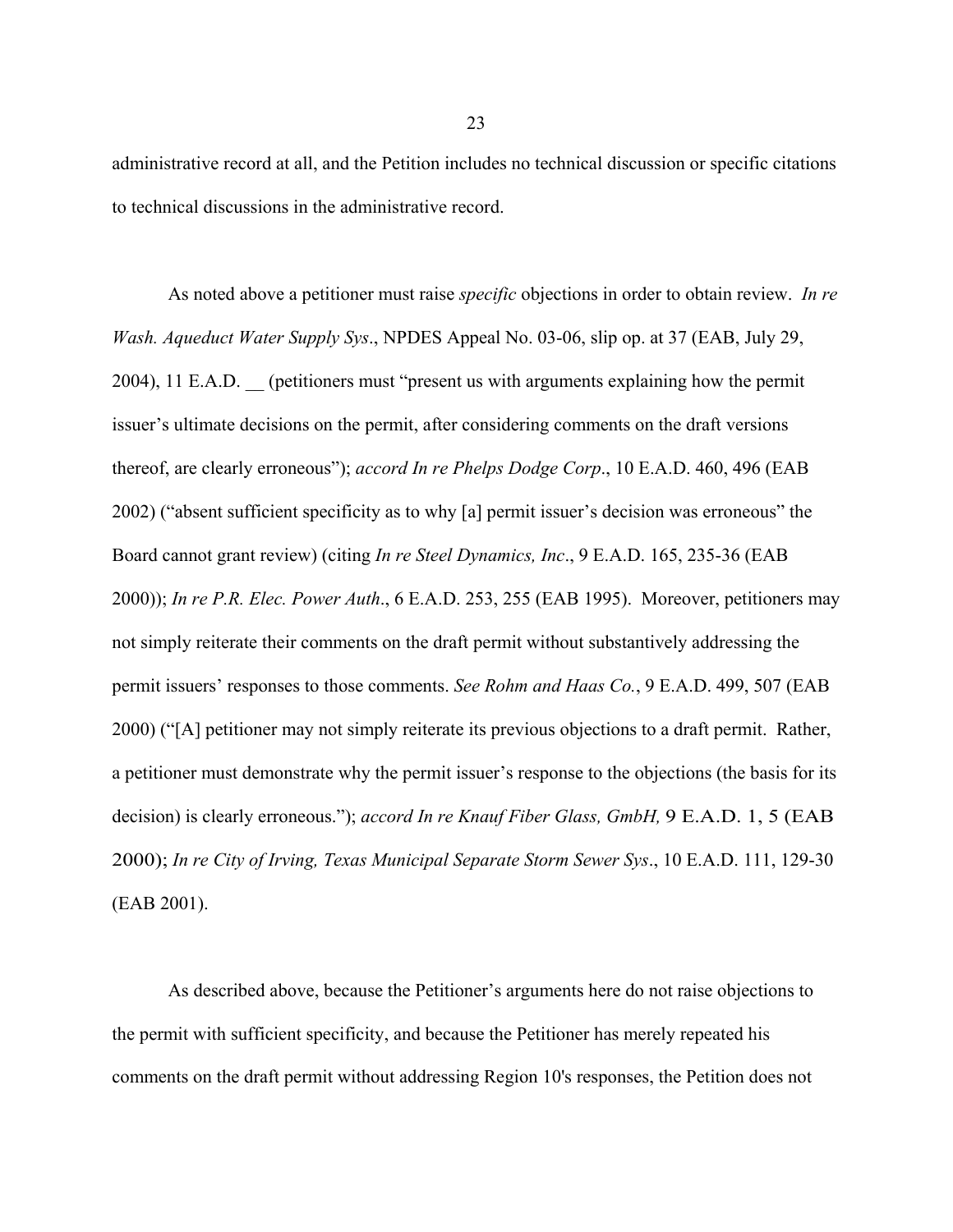demonstrate that Region 10's permit decision was clearly erroneous. Accordingly, we deny review of the petition on these issues.

### b. *Representativeness of the Record Data*

Petitioner also argues that the data Region 10 relied upon to conclude that there has been no adverse impact on aquatic life are not representative of the conditions allowed under the permit. *See* Pet. at 3. Specifically, the Petitioner suggests that the rate of cooling water discharge has changed significantly over time, and that "in 1998 the discharge was increased by 2,500 gallons per minute and has since been at an all time high." Pet. at 3. The Petitioner argues that "[t]he potential adverse effects of these increases, especially the 1998 increase, were ignored by the Agency." Pet. at 3.

We note at the outset that the comments Petitioner submitted prior to issuance of the final Permit on this issue were cursory at best. In his January 22 letter,<sup>29</sup> the Petitioner stated only that "[b]oth the temperature and the volume of the discharge have continued to increase. Currently, the rate of discharge is estimated by the applicant at about 14,000 gallons/minute." Letter from Paul A. Barrett to EPA Region 10, January 22, 2002, at 2 ("January 22 letter").<sup>30</sup> In his

<sup>&</sup>lt;sup>29</sup> We note that this letter was submitted prior to the formal comment period on the draft permit. We have observed in the past that "comments must be submitted *during* the comment period," to be considered "comments on the draft permit" for purposes of seeking EAB review. *See Avon Custom Mixing Servs., Inc*., 10 E.A.D. 700, 707 (EAB 2002).

<sup>30</sup> In fact, there is rebuttal information from Aurora also in the record. *See* Letter from Bartly K. Coiley, Aurora Energy, to Robert Robichaud, Region 10, at 1-2 (May 7, 2002)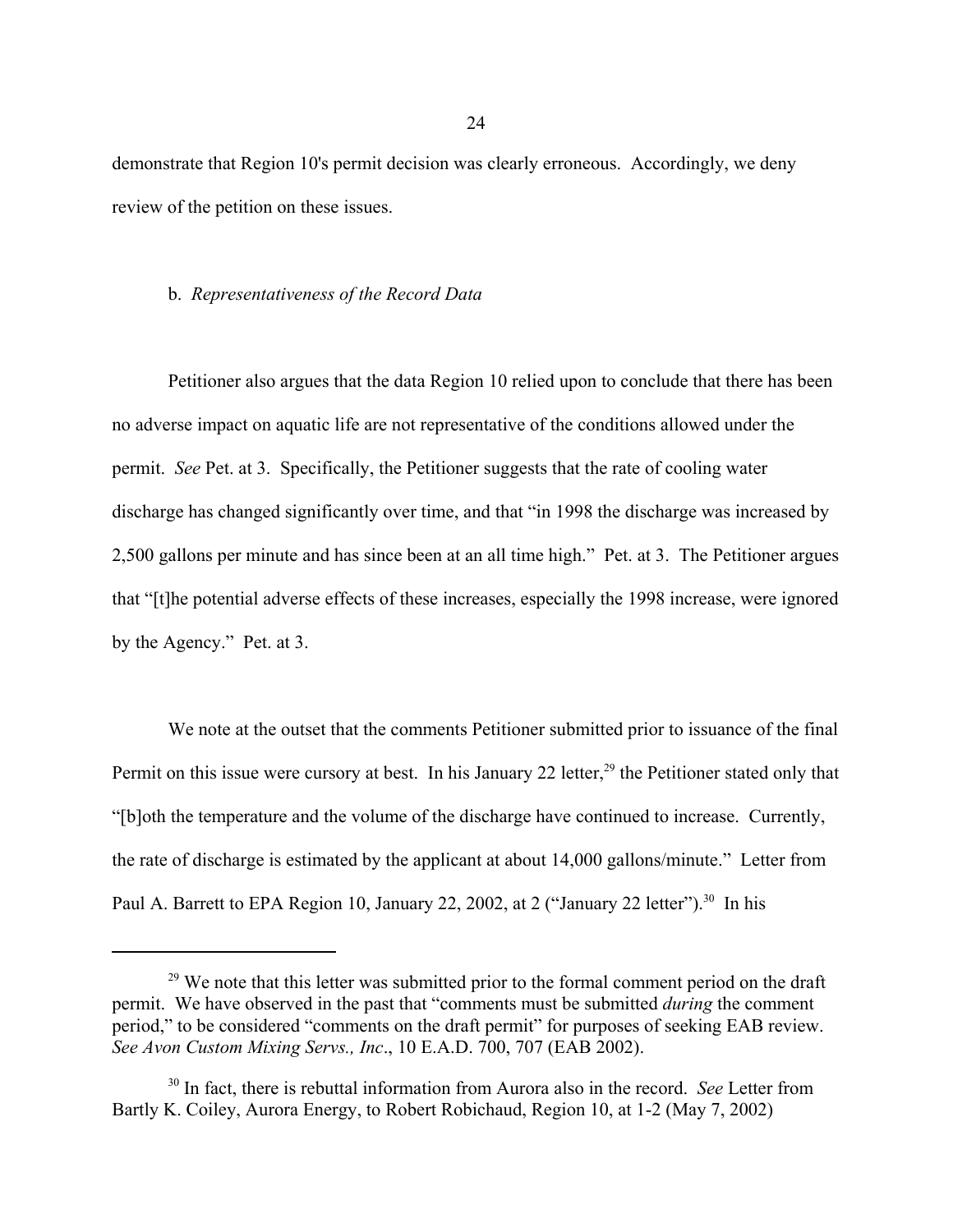comments on the draft permit, the Petitioner addressed this issue in a similarly perfunctory manner: "I also note that, even if there was evidence of no past harm, the current level of discharge (since 1998) is at an all time high, thus rendering past evidence questionable." July 8 comments at 2. The comments did not explain the origin of the Petitioner's factual assertions, cite to any data in the record, or provide any specific technical analysis in support of his argument. Nor does the Petition include any such detail. $31$ 

While the RTC did not directly address the Petitioner's statements in this regard, it did address the underlying concern that was the target of the Petitioner's comments. The consequence of the purported increase in discharge rates, in the Petitioner's words, is to "render[] past evidence [of no adverse impacts on aquatic life] questionable," July 8 comments at 2, thus creating some uncertainty regarding the protectiveness of the discharge rates allowed in the final permit. To the extent that any such uncertainties might exist, however, the record contains supplementary information specifically intended to confirm the absence of harm at the permitted discharge rate under varying river flow conditions. For example, Region 10 observed:

[M]odeling done by Foster Wheeler Environmental Corporation\* \* \* shows that even in the most conservative of situations - the highest effluent flow and

<sup>(</sup>explaining in detail why the Petitioner's conclusion is erroneous and concluding that "Aurora Energy is applying for lower flow and temperature limits than is reflected in the 1997 draft permit").

<sup>&</sup>lt;sup>31</sup> Indeed, the Petition does little more than outline a broad conceptual basis for challenging the permit decision, without explaining, based on the existing record, what facts compel Board review and why. *See* Pet. at 3.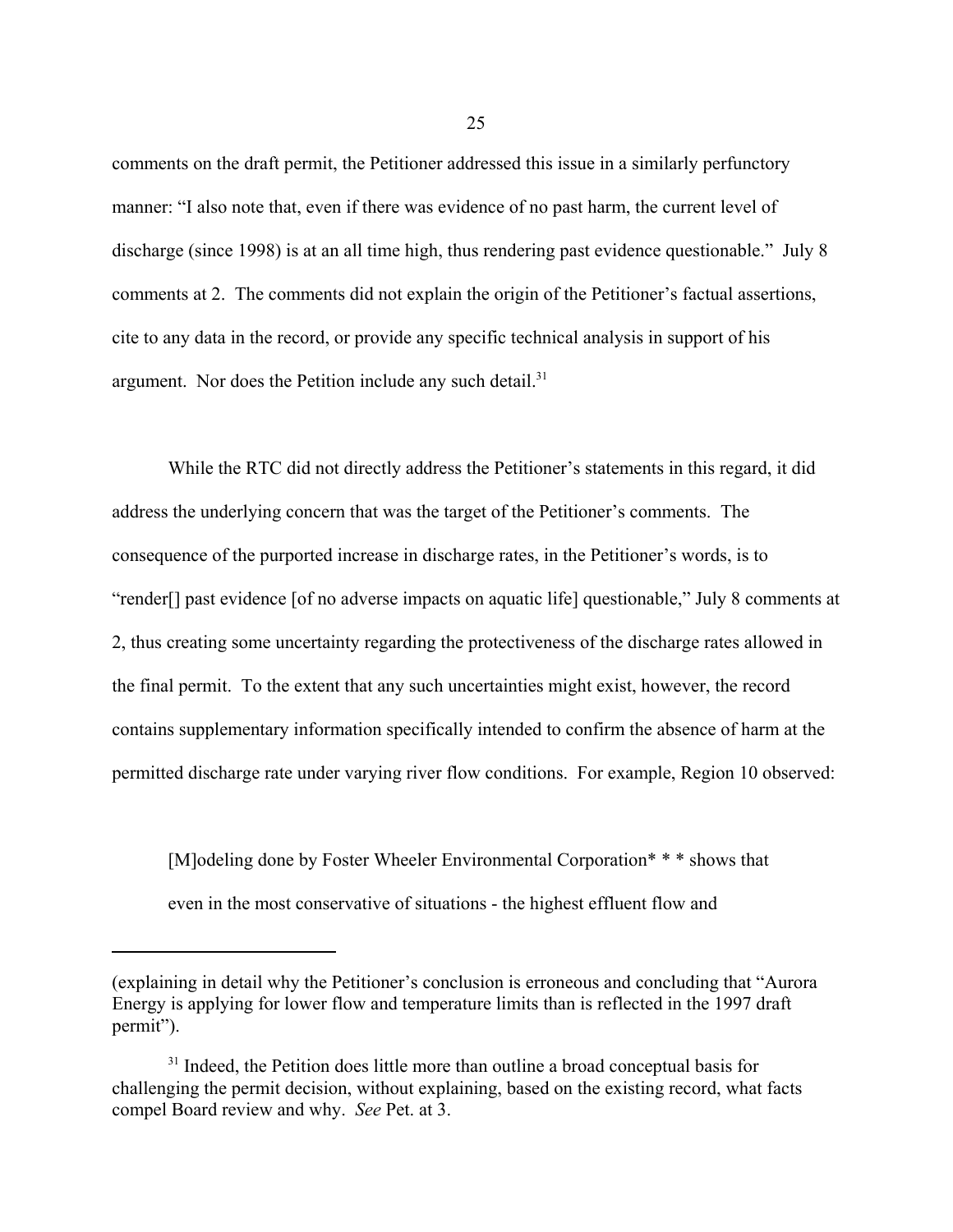temperature higher (32.3°) than that included in the proposed permit, combined with the lowest summertime flow (3Q2) and reasonable maximum receiving water temperature  $(14.5^{\circ})$  - that by approximately 800 feet downstream, the point at which the plume stretches across the entire width of the river, the temperature is only 0.5° above ambient.

Fact Sheet, app. D at D-3.<sup>32</sup>

Region 10 concluded that "there would be either a zone of passage or, by the time the thermal plume stretches the width of the river, the temperatures would not be high enough to

The data collected for the draft Foster Wheeler report was collected as a means of calibrating a model to predict the behavior of the thermal plume as a result of the discharge. The modeling was conducted to predict plume behavior during critical periods (i.e., times when the ambient temperature of the river is at its annual highest point, in the case of the Chena River June and July). The timing of the data collection was opportunistic rather than planned for a certain flow event. The fact that the data was collected during a time when the Chena River was 32 times the winter flow rate is not necessarily detrimental to the accuracy of the model. Once the model is calibrated it becomes possible to attempt to predict the behavior of the thermal plume under varying ambient and discharge conditions.

RTC at 11-12. Moreover Region 10 notes in its brief that to the extent any uncertainties may remain regarding the impact of discharges during periods of low river flow, it has addressed these concerns by "requir[ing] in Part 1.B of the final permit that the permittee conduct additional ambient monitoring during low flow periods." Reg. Br. at 17.

 $32$  While the Petitioner states in his petition, as he did in his comments on the draft permit, that "the Foster Wheeler report \* \* \* was based on data samples collected on two consecutive days, and at a time when the river was flowing at 32 times its winter time low flow rate," Pet. at 3; July 8 comments at 2, he fails to acknowledge, let alone address, Region 10's response to those comments, in which the Region explains: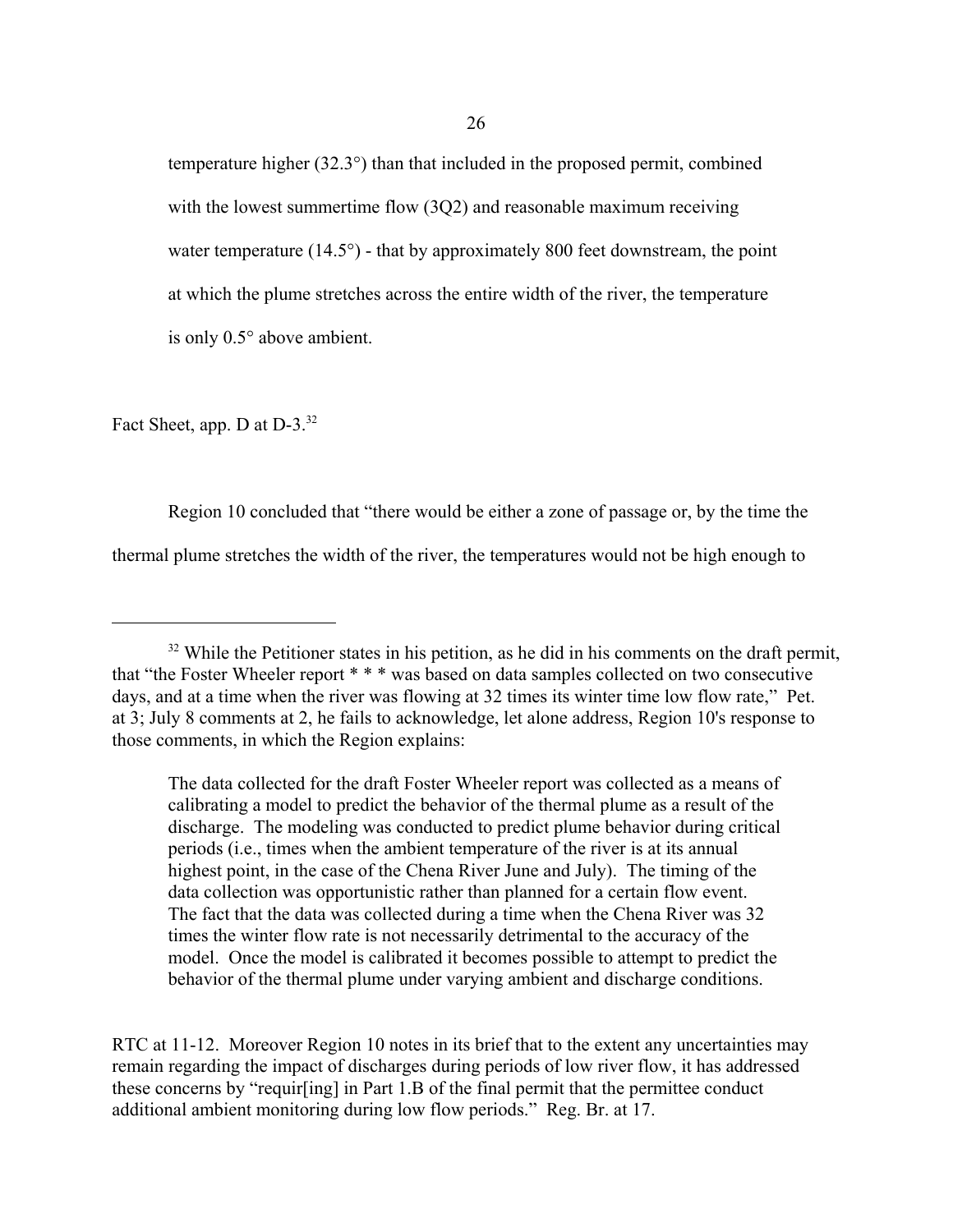block passage," thus, "by behavioral means, salmonids can avoid the immediate area of the discharge."<sup>33</sup> RTC at 10. Accordingly, Region 10 determined that the combination of data – including evidence of past discharges without adverse impacts and supplemental modeling of the thermal plume – were sufficient (in light of other record data)<sup>34</sup> to demonstrate that the permitted discharge levels were protective of aquatic life in the vicinity of the outfall. *See* Fact Sheet, app. D at D-2; RTC at 10-12.

In the end, even if there were a colorable factual basis for the Petitioner's arguments regarding increases in discharge rates, the modeling that Region 10 describes in the RTC appears to provide just the kind of confirmation that the Petitioner seems to suggest is needed. Since the Petitioner has offered no viable challenge to those portions of the record, his challenge here must

<sup>&</sup>lt;sup>33</sup> In response to the Petitioner's argument that the computer modeling results "were inconsistent, with at least some results being unacceptable," and that the results were acceptable only "when it was assumed that the plant would be running at only two-thirds capacity during the months of June and July of each year," Region 10 explained:

A point of confusion in interpretation of the model results may be that the draft report attempts to apply a water quality standard from the State of Washington in its analysis. To assume that the model results in an analysis of running the facility at full capacity are unacceptable may not be appropriate since the report was applying a water quality standard which does not apply. Despite attempting to apply an inappropriate water quality standard the output from the model runs still provide useful information in the prediction of the thermal plume behavior in varying conditions.

RTC at 12. Additionally, Region 10 specifically references portions of the studies that it relied upon dealing directly with the potential impact of thermal discharges, including maximum discharges during low river flow. *Id.* at 12-13. The Petitioner does not address any of these responses, or otherwise specifically confront the underlying data.

<sup>&</sup>lt;sup>34</sup> Such as data regarding the impact of various water temperatures on indigenous fish populations. *See* RTC at 12-13.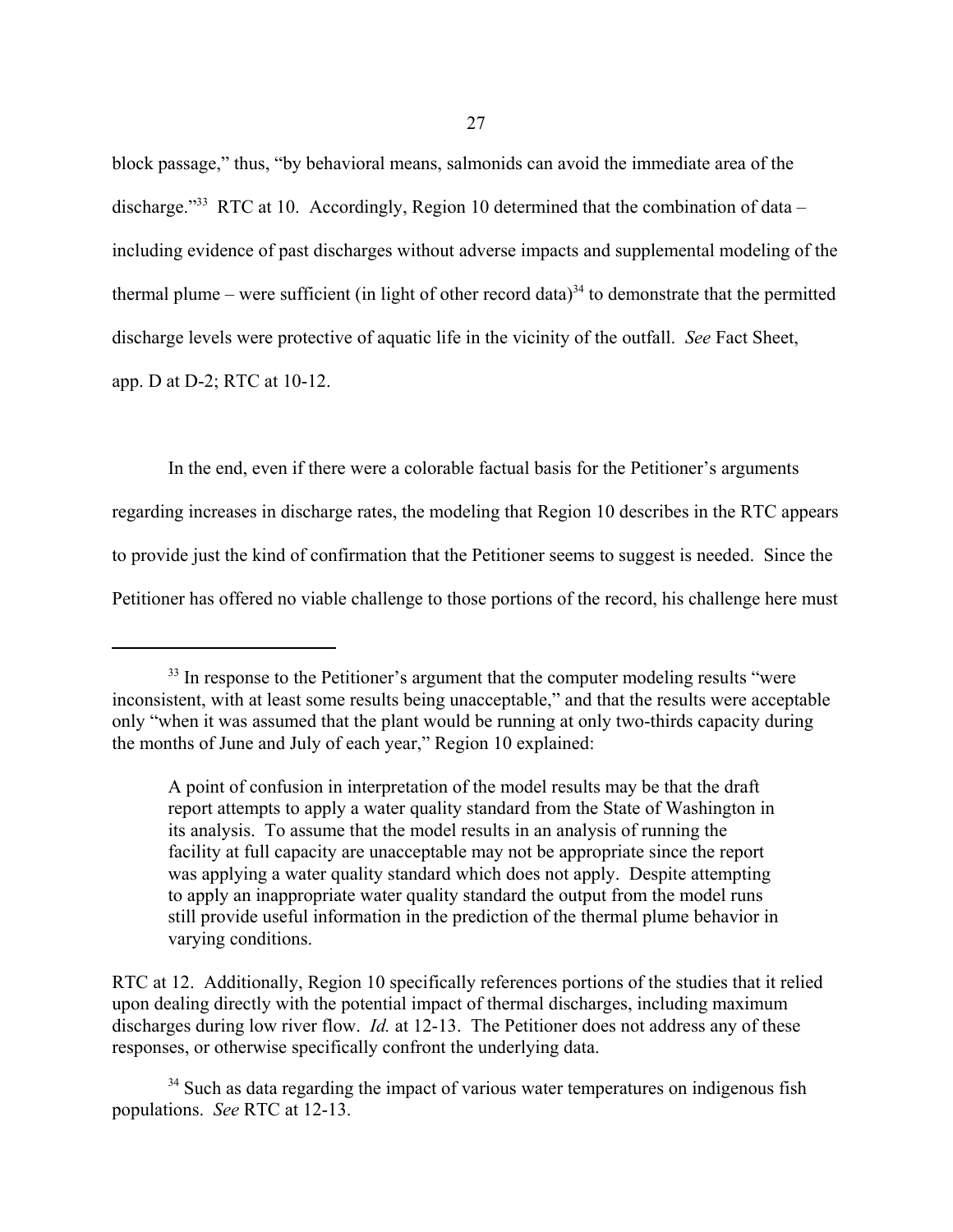fail as well.<sup>35</sup> Because the Petitioner's arguments do not show that Region 10's permitting decision was clearly erroneous, we deny review of Aurora's permit on this issue.

# 2. *The Presence of Ducks During the Winter*

Petitioner observes that the Plant's discharge of warm water causes open water in which ducks are present throughout the winter. Petitioner therefore argues that Aurora cannot demonstrate that the thermal variance will assure the protection and propagation of a balanced, indigenous population of shellfish, fish, and wildlife as required by the Act. *See* CWA § 316(a), 33 U.S.C. § 1326(a). According to the Petitioner, "[t]he introduction of ducks into this winter ecosystem is not indigenous, and disqualifies a section 316(a) variance." Pet. Br. at 3. The Petitioner provides no additional explanation or detail with respect to this argument.

The Petitioner offered a similar argument in connection with his comments on the draft permit.36 In its response to Petitioner's comments, Region 10 observed that the Petitioner had

 $35$  As previously noted, the burden on a petitioner is particularly high when challenging a permit issuer's technical decisionmaking, including decisions regarding the representativeness of the available data. *See In re Wash. Aqueduct Water Supply Sys*., NPDES Appeal No. 03-06, slip op. at 12-13 (EAB, July 29, 2004), 11 E.A.D. \_\_ ("with respect to questions pertaining to the 'representativeness' of data used as the basis for establishing permit condition \* \* \* the choice of appropriate data sets is generally left to the discretion of the permitting authority."); *see also In re Encogen Cogenerating Facility*, 8 E.A.D. 244, 256-57 (EAB 1999); *In re Knauf Fiber Glass, GmbH*, 8 E.A.D. 121, 147 (EAB 1999). *See also supra* section II.A.

<sup>36</sup> Petitioner commented:

There was ample evidence in the record, and at the hearing, that ducks are present in the open water throughout the winter. Ducks are not, of course, indigenous to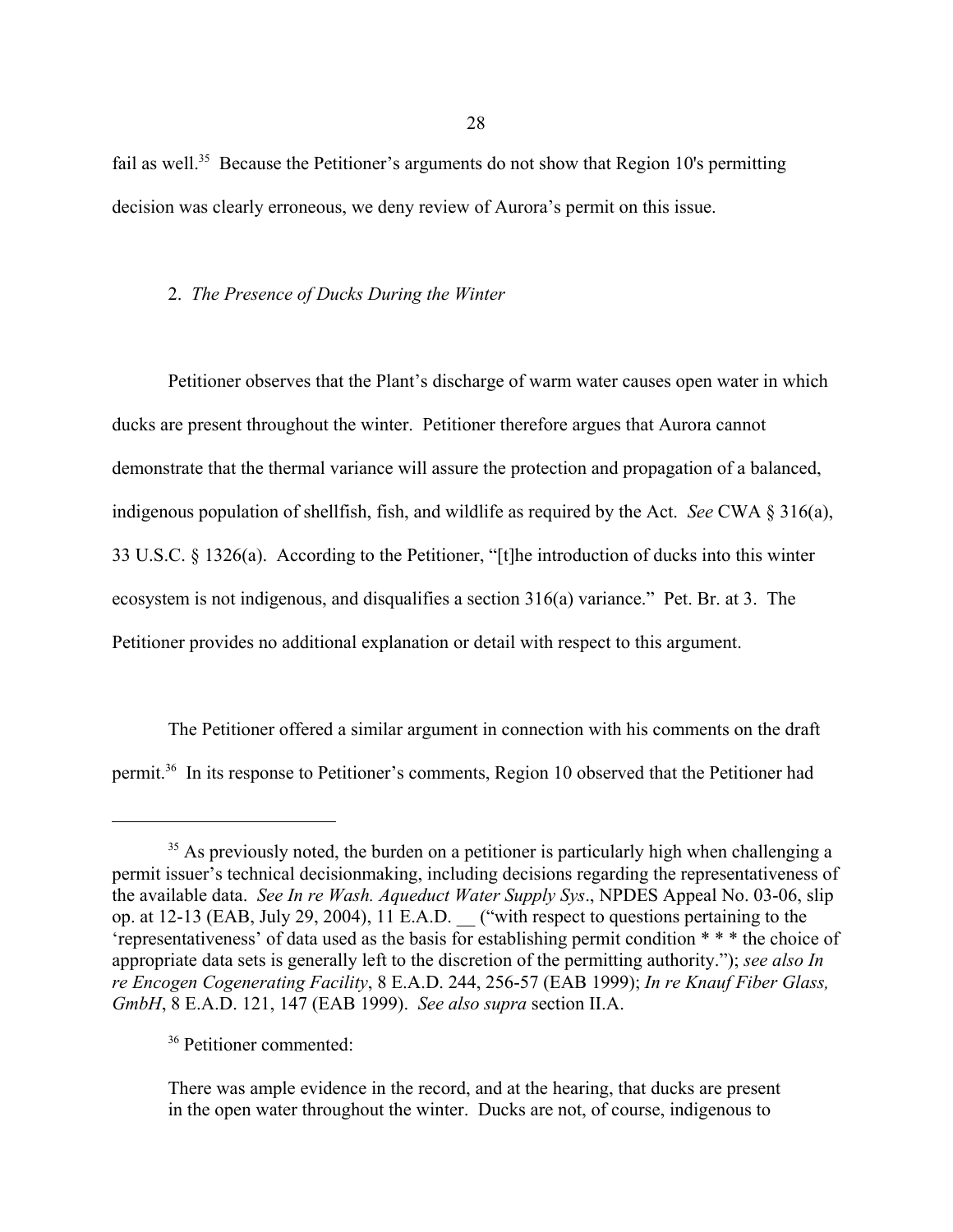provided "no evidence \* \* \* that the presence of ducks in the winter are [sic] harming the rest of the indigenous populations so their presence is not an issue in determining whether a variance may be granted." RTC at 9. Region 10 argues further in its brief that because the Petitioner simply repeats his comments on this issue, and does not address Region 10's substantive response, the Board must deny review. We agree.

In essence, the Petitioner advanced a position in its comment on the draft permit that under section 316(a) no discharge may create conditions that allow for the year-round presence of a species that is otherwise only seasonal. Region 10 responded by indicating that the statute and regulations require the protection of the indigenous population of aquatic life, and that the Petitioner had not demonstrated how the presence of ducks in the winter threatened any other indigenous species.<sup>37</sup> The Petition does not address Region 10's response.<sup>38</sup> Similarly, the Petition does not explain how the presence of ducks in the winter relates to the statutory

July 8 comments at 3.

Fairbanks in the winter. This is a clear example of why a Section 316(a) variance is inappropriate, as such variances are only to issue if continuing *indigenous* conditions are assured. The introduction of ducks into this ecosystem is certainly not indigenous during the winter. This fact alone disqualifies a section 316(a) variance.

 $37$  Inherent in Region 10's response was an interpretation of the statute as allowing the issuance of a permit even where the resulting thermal discharges would attract the year-round presence of an otherwise seasonal species. RTC at 9. In this light, Region 10 observed "the Guidance Document states that the [indigenous] community may include species not historically native to an area but which are species whose value is aesthetic. Several commentors make it clear that the wintertime presence of ducks is an aesthetic pleasure to them." *Id.*

<sup>&</sup>lt;sup>38</sup> Nor did petitioner address Region 10's response that "[t] the requirement to address a balanced, indigenous community does not differentiate between year-round species and seasonal species." RTC at 9.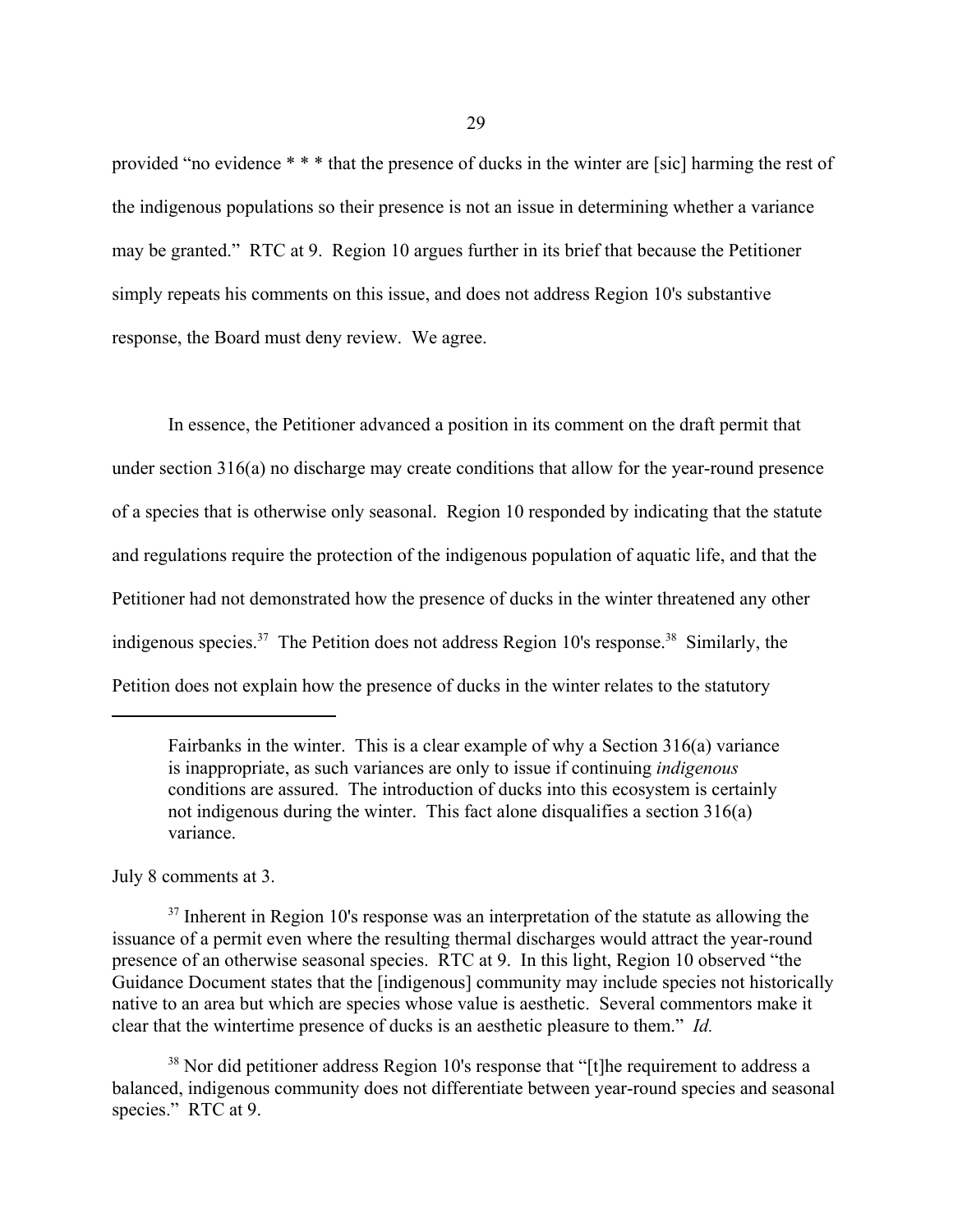objective of preserving a balanced indigenous population, nor does it explain how or why the statute or the regulations should be read to categorically preclude the issuance of a permit under these circumstances.39

Ultimately, the Petitioner fails to address Region 10's responses to the comments on the draft permit and does not offer either a factual or legal analysis sufficient to demonstrate that Region 10's decision was clearly erroneous. We therefore deny review on this issue.

### 3. *Impact on Wintertime Surface-ice Recreation*

Petitioner argues that Region 10 failed to adequately address the adverse impact of the permit on wintertime surface-ice recreation (e.g., cross-country skiing, ice skating, dog mushing, snowmobiling). Other than stating that Region 10 neglected to address surface ice recreation, the Petitioner provides no details regarding the alleged shortcoming in the permitting process. For example, the Petitioner offers no explanation of how Region 10 should have considered impacts on such recreation or what effect such consideration should have had on the permitting decision.

<sup>&</sup>lt;sup>39</sup> We note that the Petitioner describes the statute as requiring that permits under section 316(a) assure "continuing indigenous conditions." Pet. at 3. This, however, is not an accurate restatement of the statutory standard. The Act in fact provides that "the Administrator \* \* \* may impose an effluent limitation under such sections \* \* \* that will assure the protection and propagation of a balanced indigenous population of shellfish, fish, and wildlife in and on that body of water." CWA § 316(a), 33 U.S.C. § 1326(a).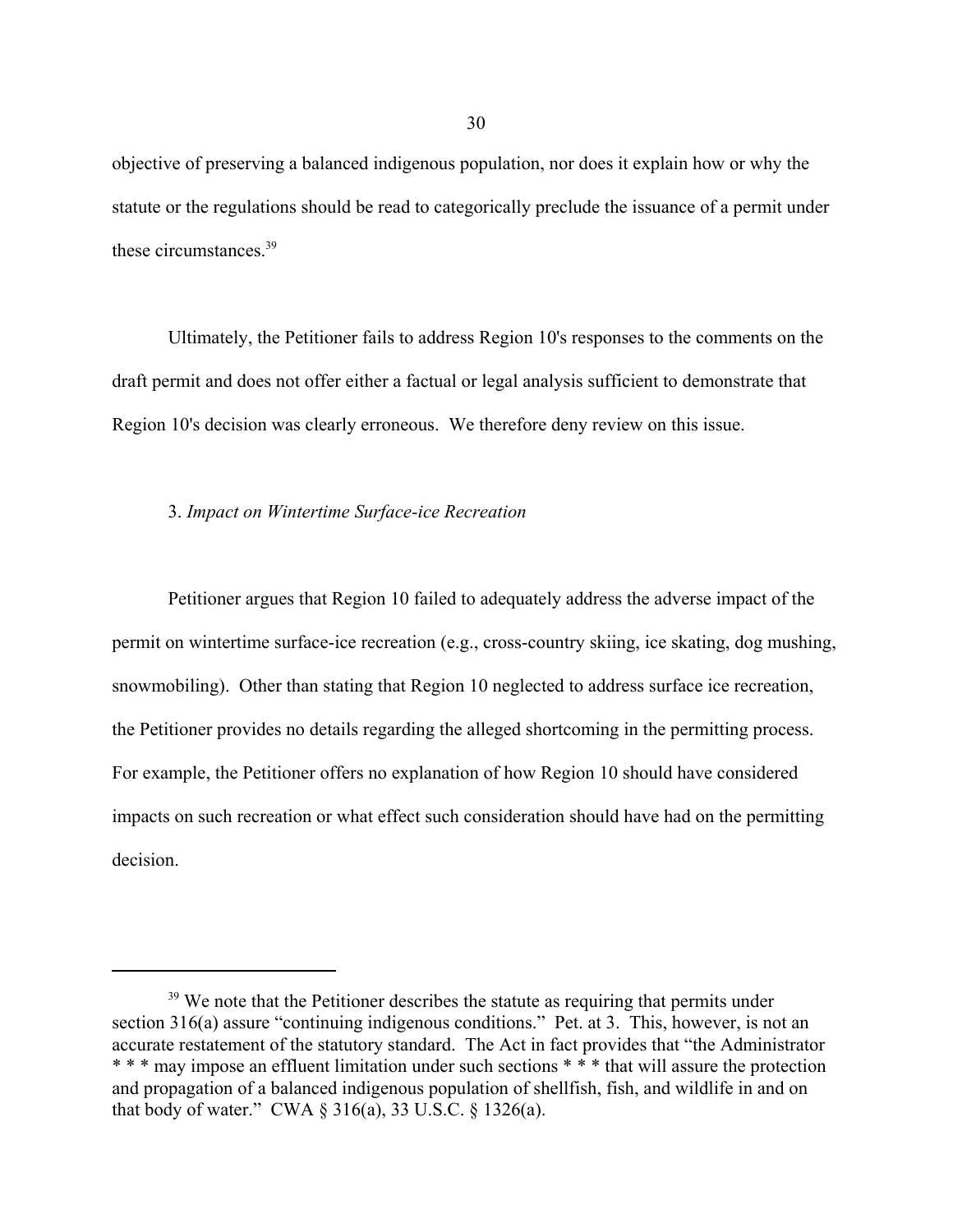While the Petitioner did not direct the Board to any comments on the draft permit relating to surface ice recreation, it is evident from Region 10's RTC that such comments were raised. It is equally evident, however, that Region 10 provided a substantive response to these comments, contrary to the assertions in the Petition. Observing that "[s]everal commentors note that EPA and [ADEC] \* \* \* should not deprive Fairbanks of a winter recreational corridor through town," Region 10 explained:

The goal of the CWA, under which the NPDES permit program is authorized, is to make the waters of the United States "fishable and swimmable." The Water Quality Standards (WQS) which States adopt to reach this goal must contain several components including designated uses. The designated use of Water Recreation contains two sub-uses which are defined below:

*Contact recreation* means activities in which there is direct and intimate contact with water. Contact recreation includes swimming, diving and water skiing but not wading, and

*Secondary recreation* means activities in which incidental water use can occur including boating, camping, hunting, hiking, wading and recreational fishing.

The [water quality standards] are meant to protect the health of organisms we eat, the water we drink and to assure that contact with the water is not unhealthy.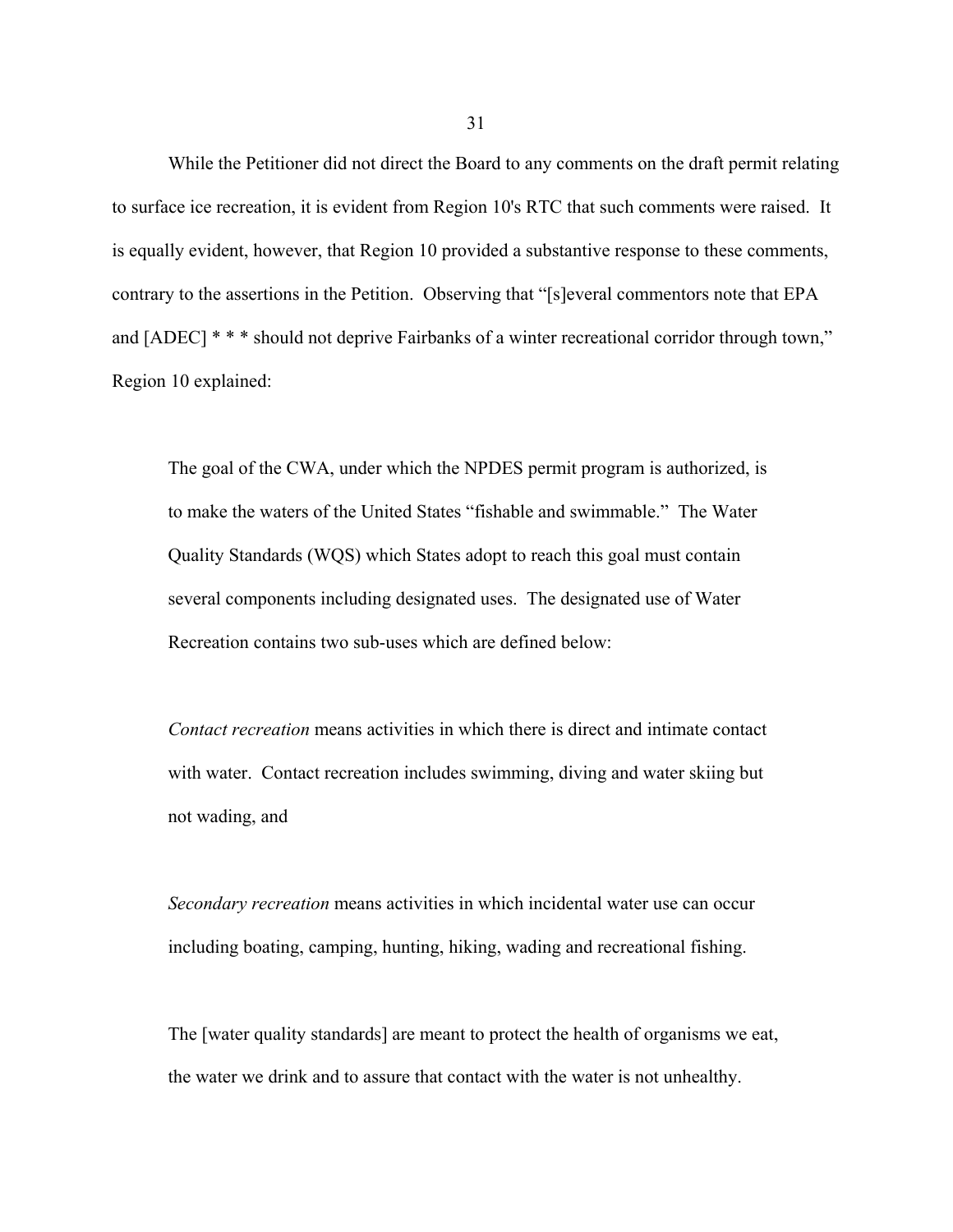This permit has been issued to comply with the CWA and [ADEC] has certified that the permit would be protective of their [water quality standards].

RTC at 8. Region 10 also observed that "[m]any commentors noted that additional winter recreation opportunities are afforded due to the unfrozen portion of the river." RTC at 8.

Region 10 discusses this issue further in its response brief:

There is no mention of recreational activity that requires the presence of ice. EPA should not be required to support winter recreation over other named uses. Petitioner reads the EPA's Response to Comments too narrowly. Because the State of Alaska has not expressly established water quality standards to protect winter [surface-ice] recreational uses, EPA has no obligation to exhaustively analyze the impact of the discharge on winter recreation, much less include permit limits that would protect such uses.

Reg. Br. at 20.

It is clear to us from a review of the RTC that Region 10 did address the potential for impacts on wintertime surface-ice recreational use of the Chena River. Thus, Petitioner's contention that Region 10 "ignored these interests" is incorrect. Moreover, the Petitioner himself does not address Region 10's responses regarding the goals of the CWA or the absence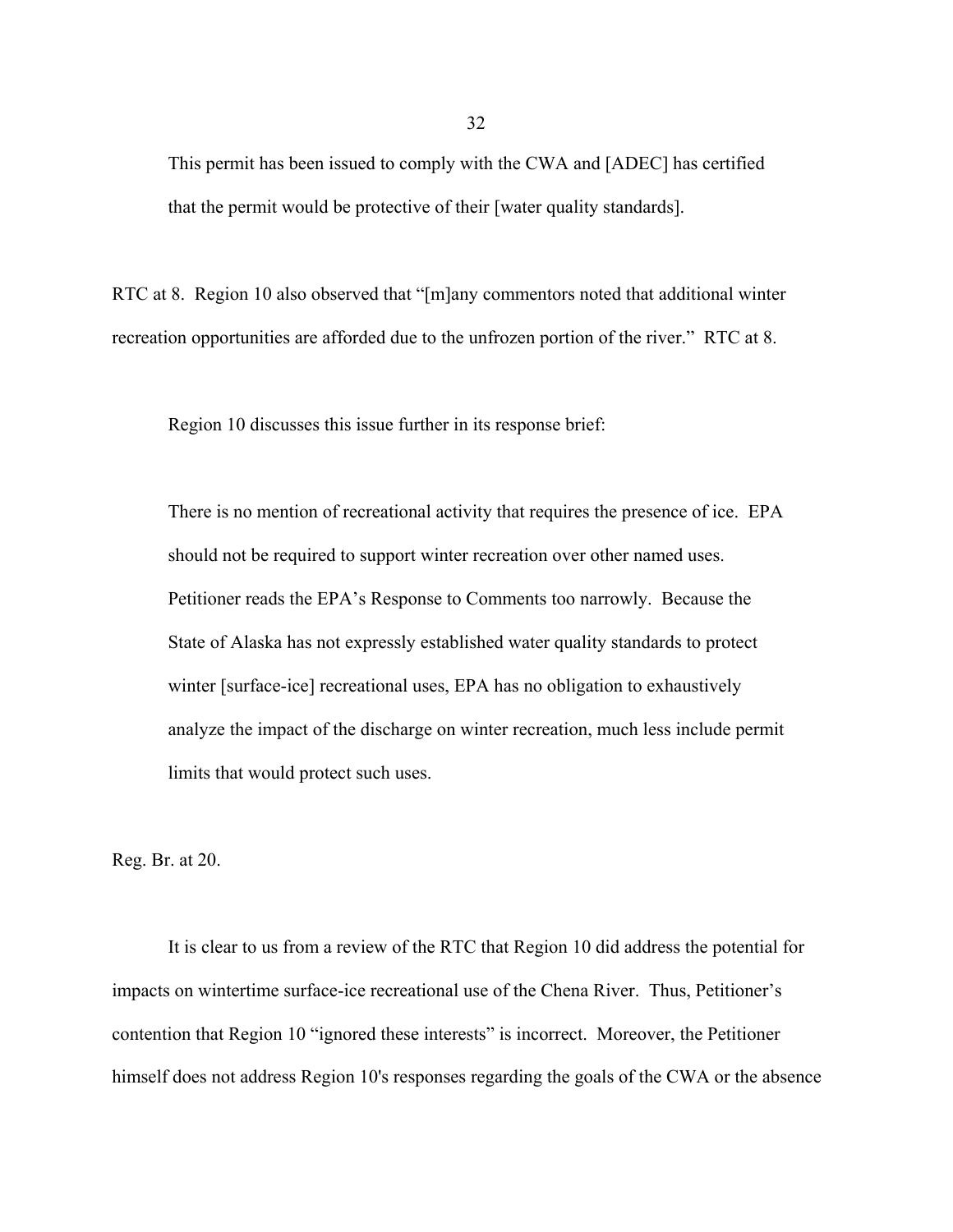of surface-ice recreational uses in the State's water quality standards. Nor does the Petitioner address Region 10's observation that there are competing interests among the public with respect to the recreational desirability of open water in the wintertime.

Because the Petitioner has failed to address Region 10's responses to related comments, and because the Petitioner has not presented its challenge to the permit with sufficient specificity, we deny review of the permit on this issue.

4. *Alternative Uses of Aurora's Cooling Water*

The Petitioner argues that Region 10 failed to adequately consider alternatives to the permitted discharge. Petitioner's argument in its entirety states:

The Agency, in its decision, simply ignored suggested alternatives to [the permitted] discharge. Most notable was the alternative (suggested at the hearing and in my January 22, 2002 letter) that the heat be used to warm the public water supply. This was done for many years while the City of Fairbanks owned the power plant. It greatly reduced the impact of the discharge on the river. This prewarming of the water supply reduced the risk of underground freezing of waterlines and substantially reduced the amount of electricity or fuel consumed by water heaters.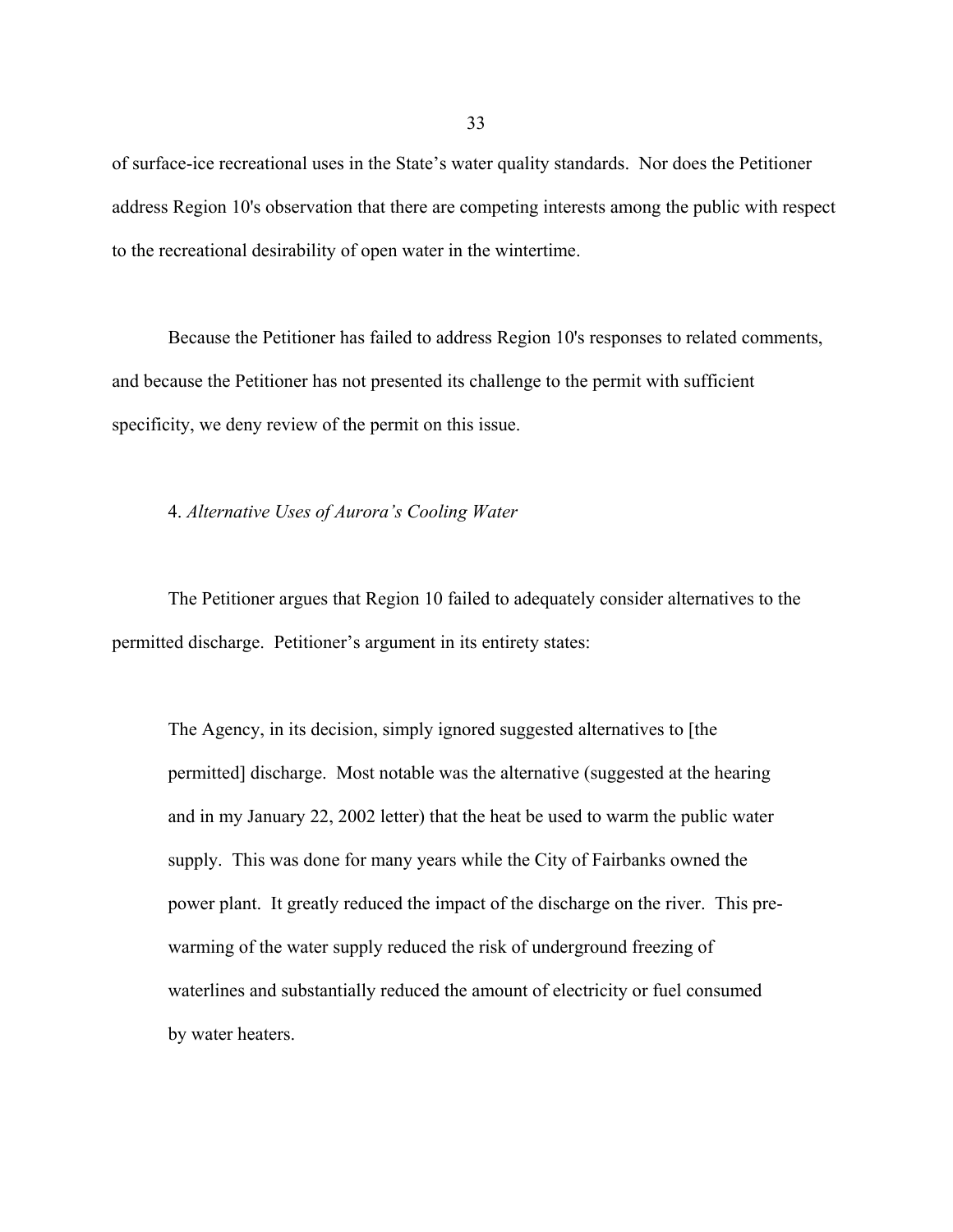Again, however, Region 10 did generally address the comments on alternative uses of Aurora's cooling water raised in connection with the draft permit. Region 10 explained:

EPA fully supports any efforts made by Aurora Energy to further recover energy from its discharge. The information reviewed does not indicate that the indigenous population of shell fish, fish, and wildlife in and on the body of water have been impacted due to the discharge. EPA sees no reason based on water quality concerns for the permit to contain [a provision to require additional energy recovery].

- C Use the heat to warm the public drinking water supply.  $***$ <br>C Use the hot water in a fish hatchery  $***$
- C Use the hot water in a fish hatchery  $* * *$ <br>C Heat public buildings/streets/bridges/gree
- C Heat public buildings/streets/bridges/greenhouses.<br>C Pine the hot water to Ft Wainwright [nower plant]
- Pipe the hot water to Ft. Wainwright [power plant]  $* * *$ .

January 22 letter at 3. With regard to using Aurora's cooling water to warm the public water supply, the January 22 letter closely mirrors the Petitioner's argument in the petition for review. *See id.* While the Petitioner's January 22 letter was submitted outside of the formal comment period for the permit, it appears that related comments were raised during the public hearing, and Region 10 did address questions of additional energy recovery in its RTC. *See* RTC at 14.

<sup>&</sup>lt;sup>40</sup> In his January 22, 2002 letter the Petitioner offered several suggestions for alternative uses of Aurora's cooling water:

There has never been a study to identify feasible alternatives to hot water injection into the river. However, suggested alternatives include: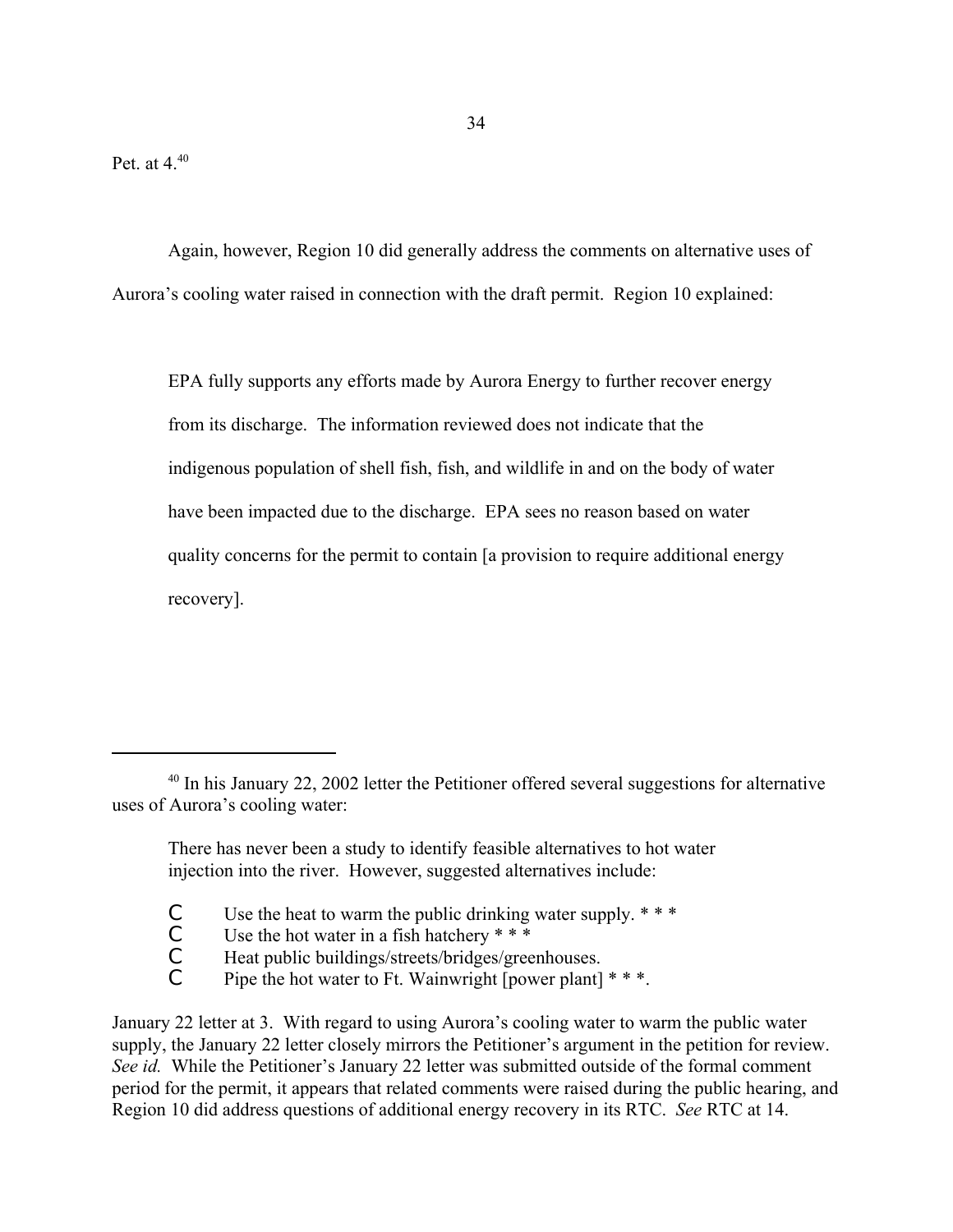RTC at 14. Thus, Region 10's position in the RTC was that the statute requires only a determination that the permit limit would preserve a balanced indigenous population of aquatic life. Having made this determination, Region 10 concluded that it was not necessary (and perhaps impermissible) for EPA to impose additional limitations on Aurora's discharges.<sup>41</sup>

The Petitioner does not directly address Region 10's response, or otherwise confront Region 10's rationale for not including additional permit limits. Nor does the Petitioner explain, based on the applicable statutory and regulatory provisions, why Region 10's failure to require additional energy recovery constitutes clear error, or indeed offer any legal or factual analysis whatsoever to support his petition in this regard.

Because the Petitioner merely reiterates his comments on the draft permit, and does not address Region 10's response to those comments, and because the Petitioner does not otherwise offer a specific argument alleging clear error, we must deny review on this issue.

#### 5. *Safety Considerations*

Finally, the Petitioner argues that the discharge from the Chena Plant causes unstable and unsafe ice conditions down stream and ice fog that results in hazardous driving conditions.

35

<sup>&</sup>lt;sup>41</sup> In its response brief, Region 10 further explains that "EPA has no authority [under CWA section 316(a)] to require that power companies engage in energy recovery, whatever the method. Instead, EPA's role is limited to reviewing the discharge proposed by the applicant, and imposing permit conditions to ensure all water quality requirements are met." Reg. Br. at 21.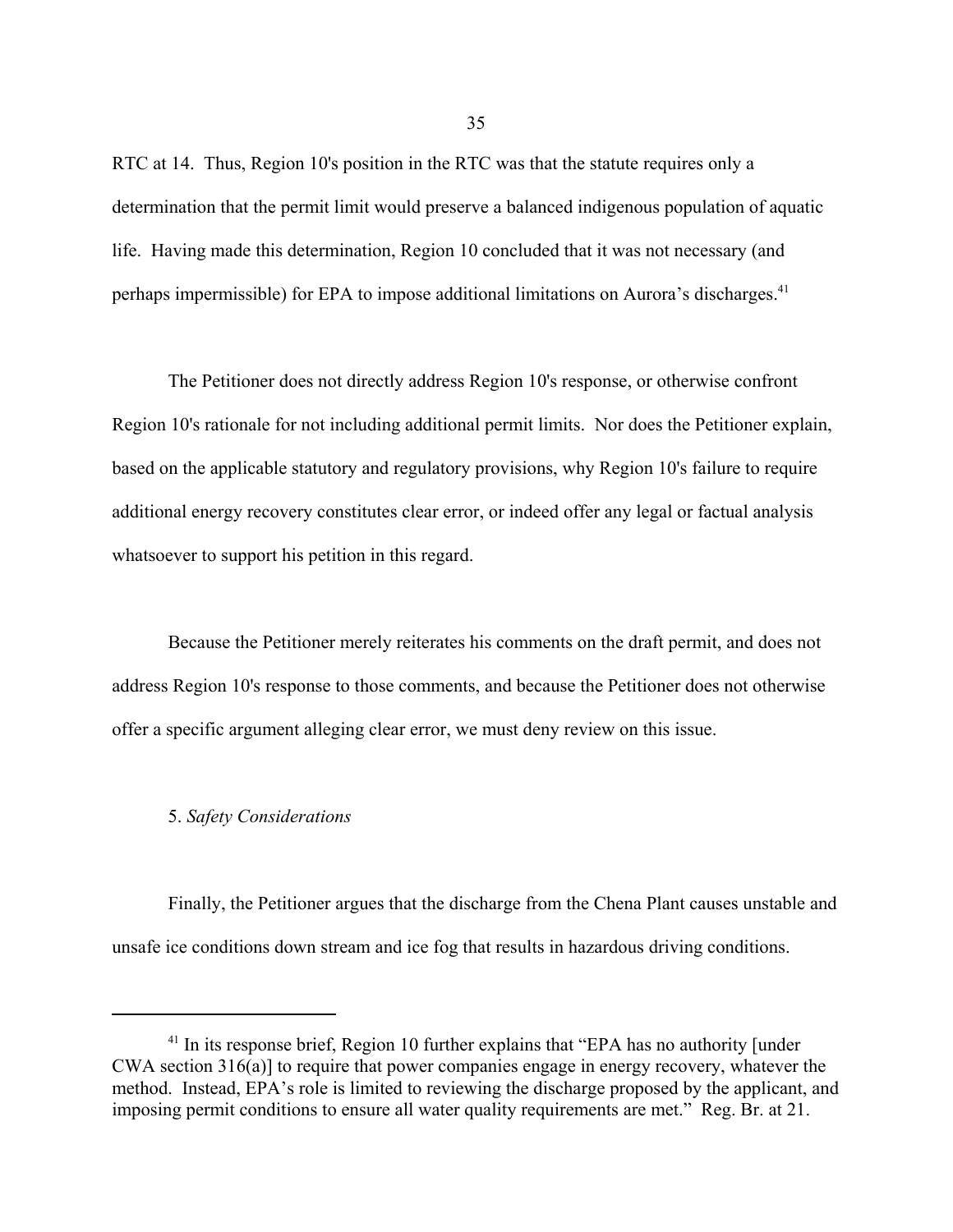Specifically, the Petitioner argues that "[h]uman health and welfare are interests also protected by the CWA," Pet. at 4 (citing CWA  $\S 303(c)(2)$ , 33 U.S.C.  $\S 1313(c)(2)$ ),  $42$  and observes that due to thin ice on the Chena River "several people have broken through the ice, at least one of whom drowned. Furthermore, the use of several miles of river as a 'cooling pond' results in significant ice fog generation, making winter driving hazardous." *Id.* The Petitioner concludes that "the Agency totally failed to address the hazards of unstable ice \* \* \* [and] explicitly refused to consider the hazards related to ice fog." *Id.* at 5. These argument reflect, nearly verbatim, comments offered by the Petitioner's prior to issuance of the draft permit. *See* January 22 letter at  $3^{43}$ 

For its part, Region 10 responded to comments regarding ice fog, stating:

The [water quality standards] are meant to protect the health of the organisms we eat, the water we drink and to assure that contact with the water is not unhealthy.

<sup>42</sup> In support of this proposition, the Petitioner cites generally *United States v. Aluminum Co. of America.* Pet. at 4 (citing *United States v. Aluminum Co. of America*, 824 F. Supp. 640 (E.D. Tex. 1993)). We note that the Petitioner's citation (to 84 F. Supp. 640) is inaccurate; the case actually appears at *824* F. Supp. 640. The case involves penalties assessed under the CWA against an aluminum plant for violations of limits on the discharge of certain chlorinated hydrocarbons. Although the Petitioner does not specifically reference this language, the court in this case, by way of background, indicates that among other things "[t]he objective of the CWA is to protect human health, welfare, and the environment." 824 F. Supp. at 645 (citing CWA  $\S$ ) 101(a), 33 U.S.C. § 1251(a)). Beyond that, the relevance of this case is not immediately evident, and the Petitioner provides no explanation of the significance of this citation.

 $43$  The Petitioner raised this issue again in his July 8 comments, and referenced his January 22 letter. July 8 comments at 3.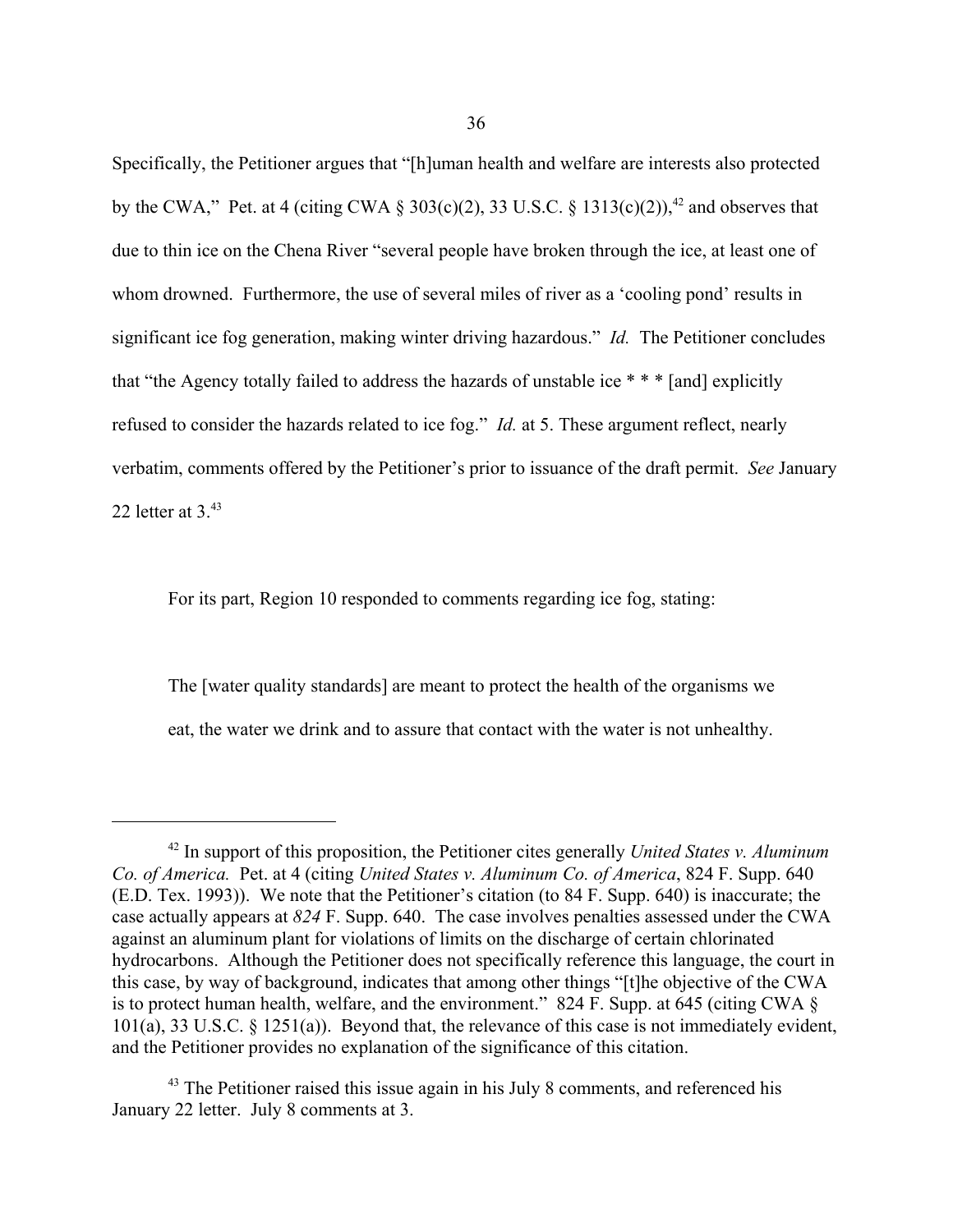This permit has been issued to comply with the CWA and [ADEC] has certified that the permit would be protective of their [water quality standards].

The NPDES permit is not the vehicle by which to enforce ADEC's ice fog regulations found at 18 AAC § 50.80.

RTC at 8.

Region 10 does not appear to have expressly responded to comments on the draft permit regarding the potential hazards of thin ice; however, the response referenced above expresses Region 10's general interpretation that the section 316(a) permit process is intended to protect the viability of the receiving waters as habitat for indigenous fish and other aquatic life and to ensure that direct human contact with the water is not unhealthy, and not, as the Petitioner suggests, to more broadly address water-related safety concerns. This understanding of Region 10's response is consistent with Region 10's arguments in its reply brief. It its brief, Region 10 argues that Petitioner's assertion that "EPA, through the permitting process, should require that Aurora Energy assure that the Chena River produce [sic] an ice cover in the winter that would be thick enough to ensure that no one would break through and drown," is inappropriate because "[d]rowning is not one of the hazards the CWA protects Americans against." Reg. Br. at 22. Rather, Region 10 argues, "Congress was especially concerned that the Nation's waters be clean enough to use in their liquid, rather than their solid, state." *Id.*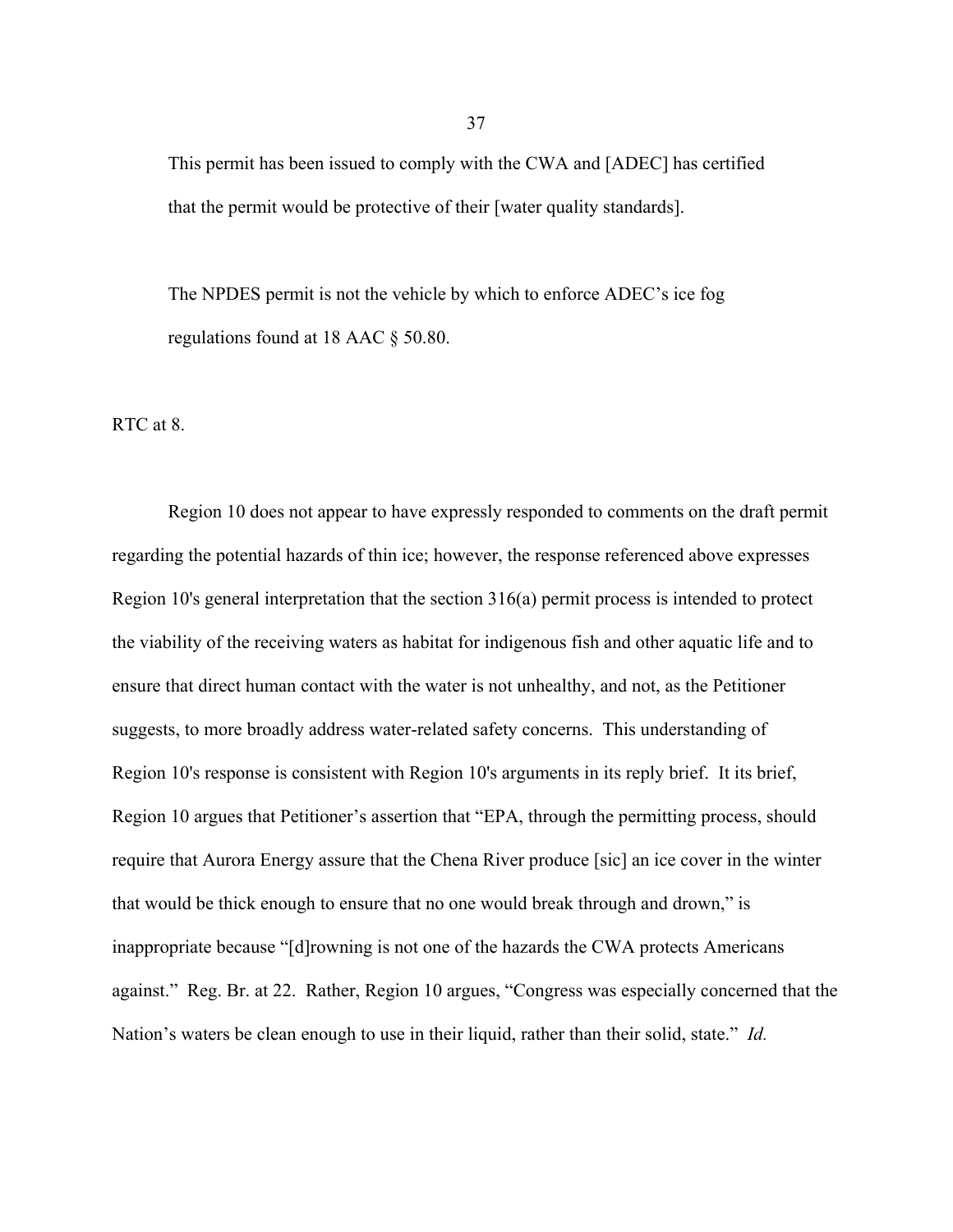Region 10 concludes, therefore, that the Petitioner's argument regarding drowning hazards is based on "an erroneous interpretation of the law and should be rejected." *Id.*

Here again, we note in general the striking lack of analysis or rationale in both the Petition and the Petitioner's comments during the permit proceedings. The Petitioner offers only three broad assertions: (1) that "health and welfare interests are also protected" under the CWA; (2) that Aurora's discharges have welfare impacts related to thin ice and driving hazards; and (3) that Region 10 refused to further limit Aurora's discharges based on these considerations. Pet. at 4-5. Nowhere does the Petitioner fill in this skeletal argument with, for example, a specific legal rationale for imposing permit limitations under section 316(a) solely to address impacts that are unrelated to water quality and the protection of aquatic life, or specific factual information about the alleged welfare impacts (i.e., details regarding the frequency and circumstances of thin ice and ice fog-related injuries). Lacking sufficient specificity, the Petitioner's arguments fail to demonstrate clear error. They also fail to address Region 10's response to comments indicating that section  $316(a)$  is not an appropriate mechanism to address such safety concerns.<sup>44</sup>

<sup>&</sup>lt;sup>44</sup> Additionally, although we need not decide the issue here, we note that nothing on the face of the statute or in the regulations suggests that Region 10's reading of the scope of its authority or obligations under section 316(a), regarding physical safety impacts, is impermissible. *See, e.g.,* CWA § 101(a), 33 U.S.C. § 1251(a). *See also In re Pub. Serv. Co. of N.H.*, 1 E.A.D. 455, 458 (Adm'r 1978) ("I emphasize \* \* \* that my function, as that of the Agency as a whole, has been solely to determine whether the proposed thermal discharge will assure the protection and propagation of a balanced indigenous population of fish, shellfish, and wildlife in and on the receiving waters \* \* \*. I have not considered, nor may I consider, in the context of this proceeding, whether [the project] is desirable from an overall environmental perspective.").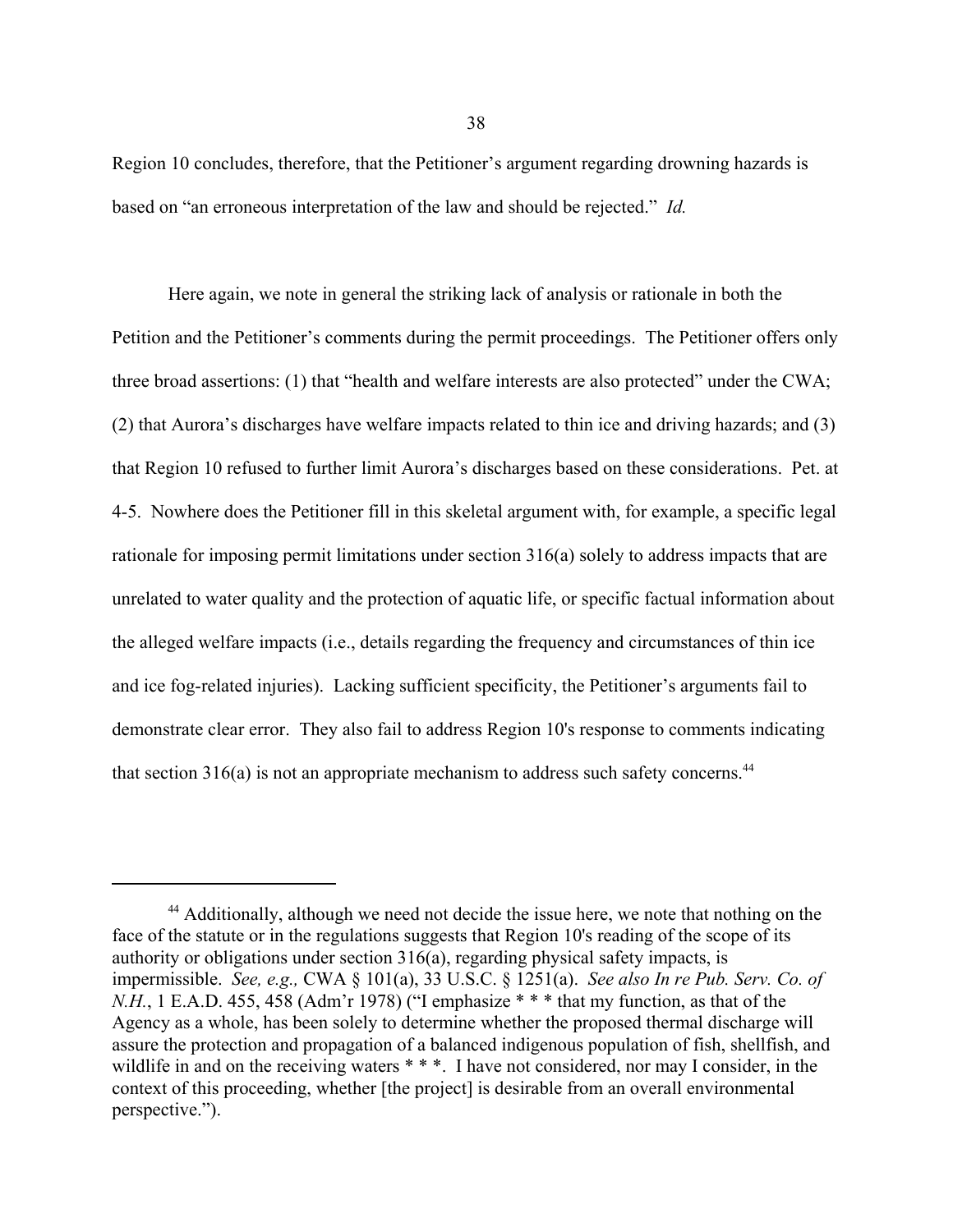Because the Petition lacks adequate specificity, and because the petitioner has failed to address Region 10's response to related issues raised during the permitting process, we deny review of the permit on this issue.

# **III.** *CONCLUSION*

For the reasons explain above review is denied as to all issues raised in the petition for review.

So ordered this 14th day of September, 2004.<sup>45</sup>

# ENVIRONMENTAL APPEALS BOARD

By:  $\frac{|s|}{|s|}$ 

Scott C. Fulton Environmental Appeals Judge

<sup>&</sup>lt;sup>45</sup> The three-member panel deciding this matter is comprised of Environmental Appeals Judges Scott C. Fulton, Ronald L. McCallum, and Edward E. Reich. *See* 40 C.F.R. § 1.25(e)(1).